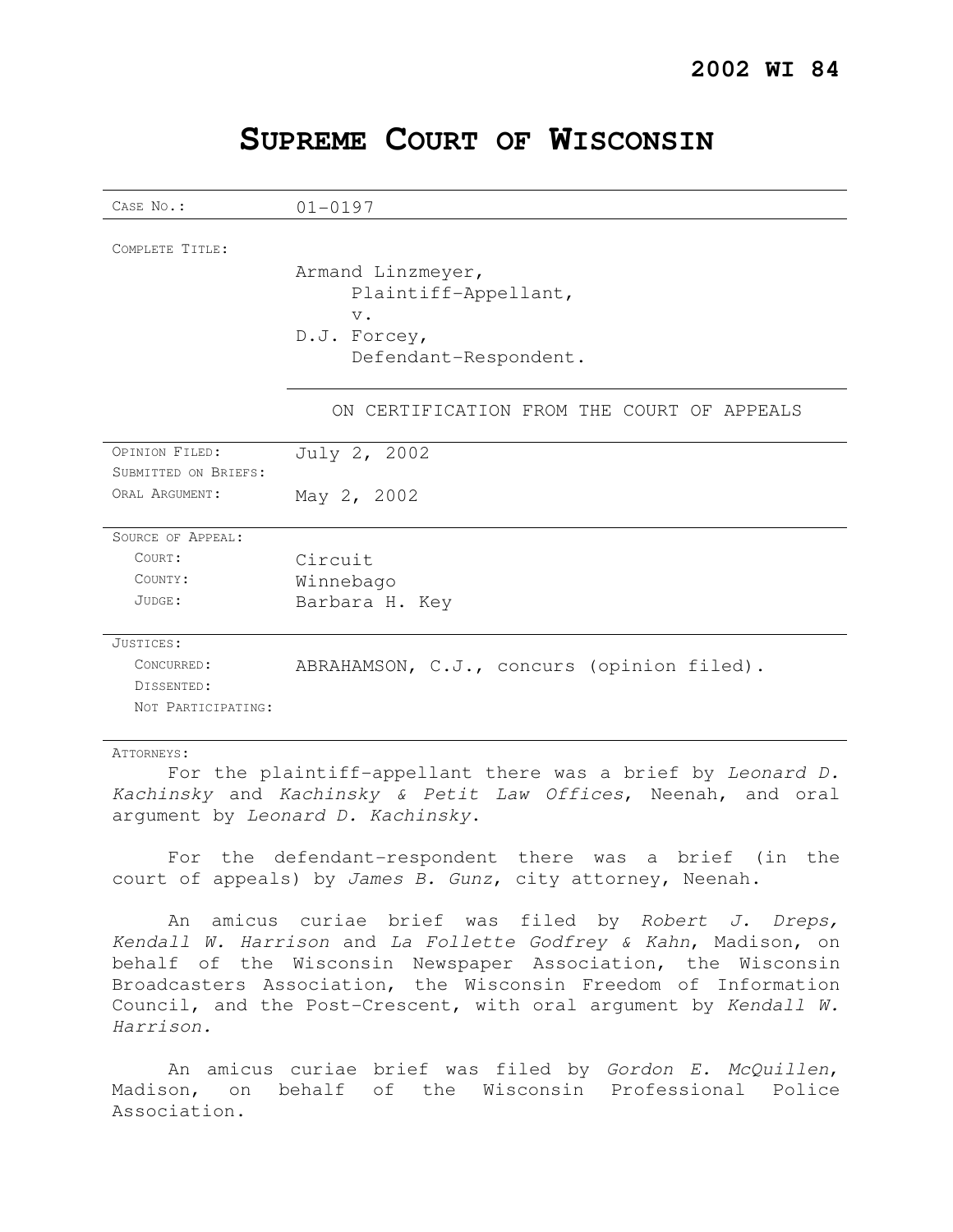An amicus curiae brief was filed (in the court of appeals) by Bruce Meredith, Melissa A. Cherney, and Chris Galinat, Madison, on behalf of the Wisconsin Education Association Council, with oral argument by Bruce Meredith.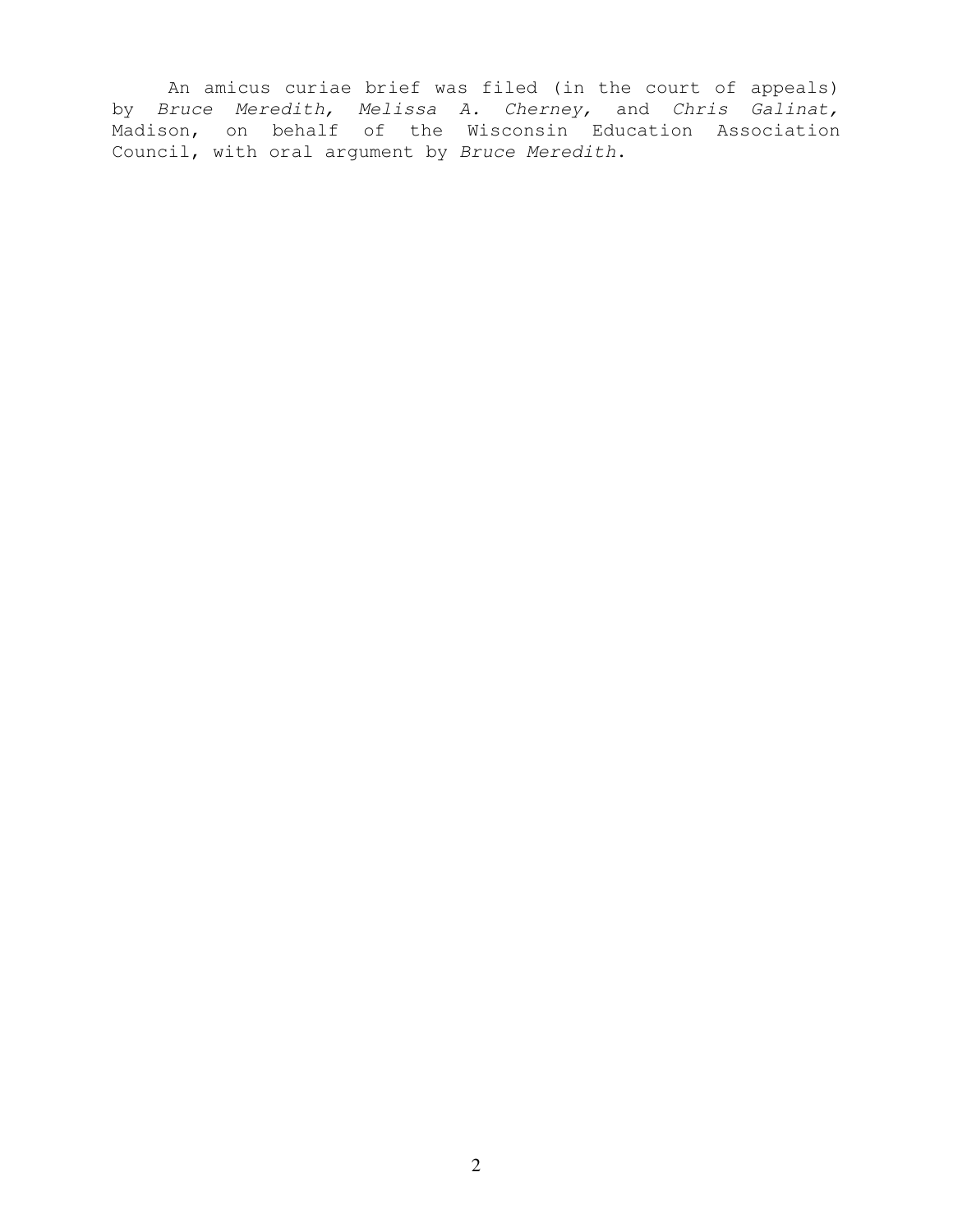## **2002 WI 84**

NOTICE

**This opinion is subject to further editing and modification. The final version will appear in the bound volume of the official reports.** 

No. 01-0197 (L.C. No. 00 CV 1098)

STATE OF WISCONSIN  $\cdot$  : IN SUPREME COURT

**Armand Linzmeyer,** 

 **Plaintiff-Appellant,** 

 **v.** 

**D.J. Forcey,** 

 $\overline{a}$ 

 **Defendant-Respondent.** 

JUL 2, 2002

**FILED** 

Cornelia G. Clark Clerk of Supreme Court

APPEAL from a judgment of the Circuit Court for Winnebago County, Barbara H. Key, Judge. Affirmed and cause remanded.

¶1 JON P. WILCOX, J. In this case, we review a circuit court judgment that allowed the release of a Neenah Police Department (NPD) report under the Wisconsin Open Records Law, Wis. Stat. § 19.31-.39 (1999-2000).<sup>1</sup> The police report was made pursuant to an investigation of Armand Linzmeyer, a teacher at Neenah High School (NHS). The investigation on which the report was based did not lead either to Linzmeyer's arrest or his prosecution, and the Neenah Joint School District did not use

 $1$  All references to the Wisconsin Statutes are to the 1999-2000 version unless otherwise indicated.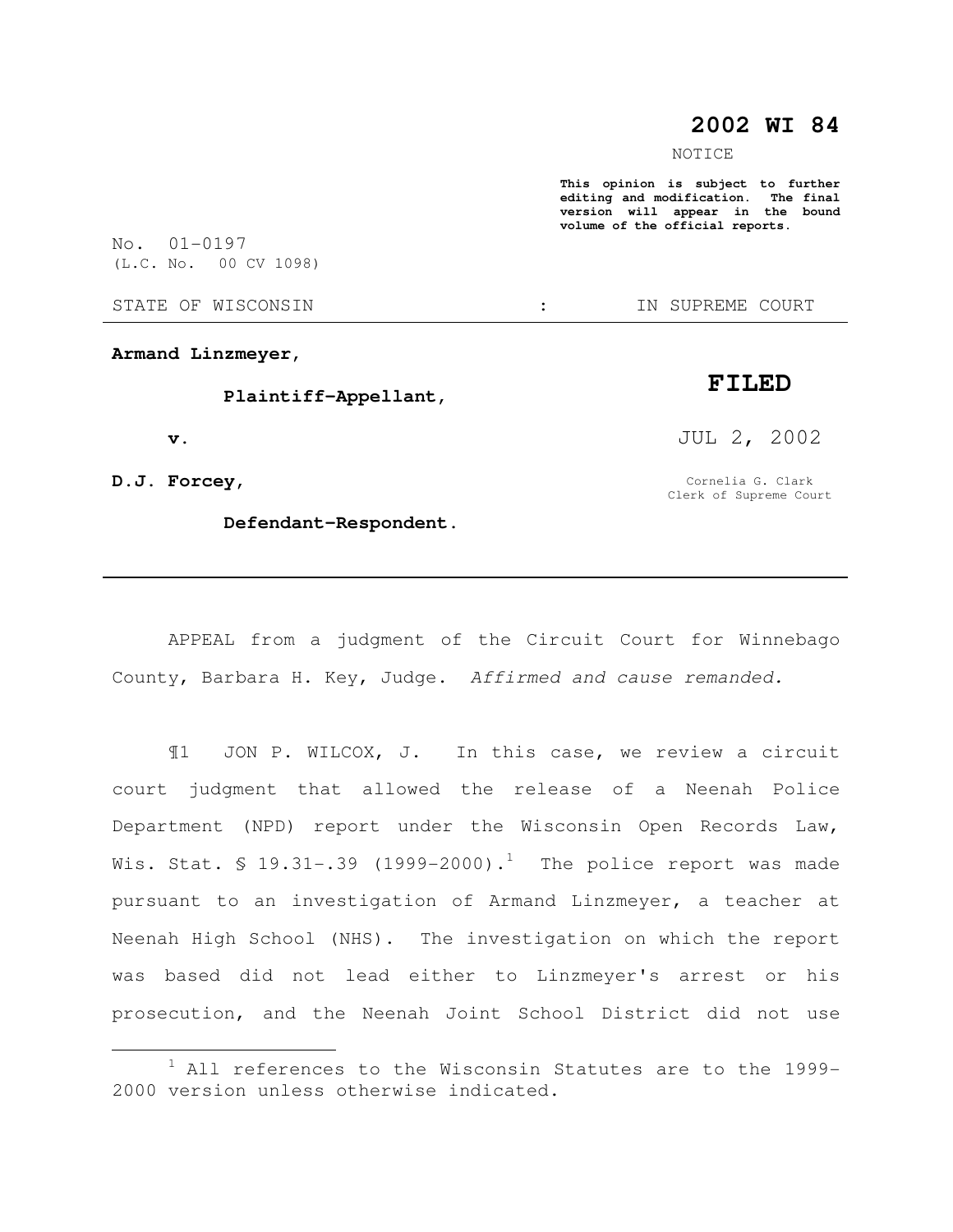the report to initiate any administrative disciplinary action against Linzmeyer. The investigation was closed by the time the open records request was made.

¶2 The Appleton Post-Crescent newspaper ("the Post-Crescent") and the parents of two NHS students sought release of the investigation report. The Neenah City Attorney planned to release the report in the absence of judicial action. Linzmeyer then sought an injunction from the circuit court to prevent release of the report.

¶3 The Winnebago County Circuit Court, Barbara H. Key, Judge, concluded that the public's interest in the disclosure of the report outweighed the public's interest in the protection of Linzmeyer's reputation or privacy, and denied Linzmeyer's request for an injunction. Linzmeyer appealed the decision, and the court of appeals certified the case to this court. We accepted the certification, and we now affirm the circuit court's ruling and remand the case to the circuit court to assess what, if any, redaction is necessary.

I

¶4 The essential facts of the case are not in dispute. Linzmeyer was a mathematics teacher and the girls' volleyball coach at NHS. During November and December 2000, the NPD conducted an investigation into allegations that Linzmeyer had made inappropriate statements to, and had engaged in inappropriate conduct with, a number of his female students.<sup>2</sup>  $\overline{a}$ 

 $2$  However, none of the complaints against Linzmeyer alleged sexual assault or any other type of assaultive behavior.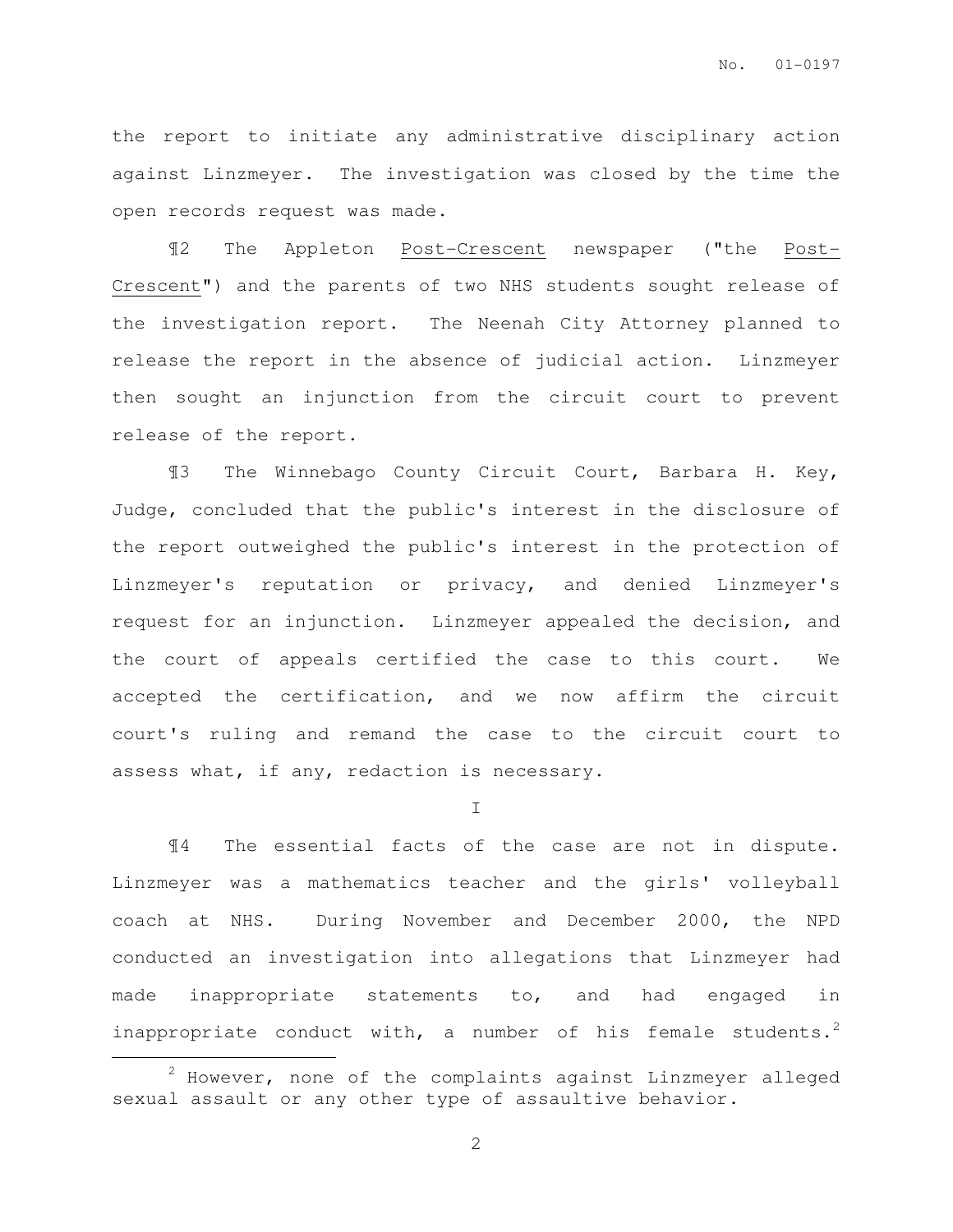The investigation was triggered by allegations from two of Linzmeyer's students and involved interviews of more than 20 students. As a result of the investigation, NPD created Report No. 00-11938 ("the Report"), which was a compilation of information obtained by the NPD during its investigation of Linzmeyer. Respondent D.J. Forcey, as the chief of police, was the custodian of the Report.

¶5 Linzmeyer was neither arrested nor prosecuted based on any information contained in the Report. Additionally, the Neenah Joint School District did not take any administrative disciplinary action against Linzmeyer as a result of the Report or as a result of any information contained therein. The school district reassigned Linzmeyer to other duties and Linzmeyer agreed to resign his position at the end of the school year.

¶6 The parents of the two students whose allegations had initiated the investigation, along with the Post-Crescent, requested release of the Report under the open records law. Linzmeyer subsequently filed suit in the Winnebago County Circuit Court, seeking an injunction to block the release of the Report.

¶7 At a hearing on January 11, 2001, the Neenah City Attorney, James Gunz, confirmed that no enforcement action was contemplated against Linzmeyer as a result of the Report. Gunz also stated that the City intended to release the report in a redacted form, based on the policy favoring the release of public records. After reviewing the report independently, the circuit court denied Linzmeyer's request for an injunction.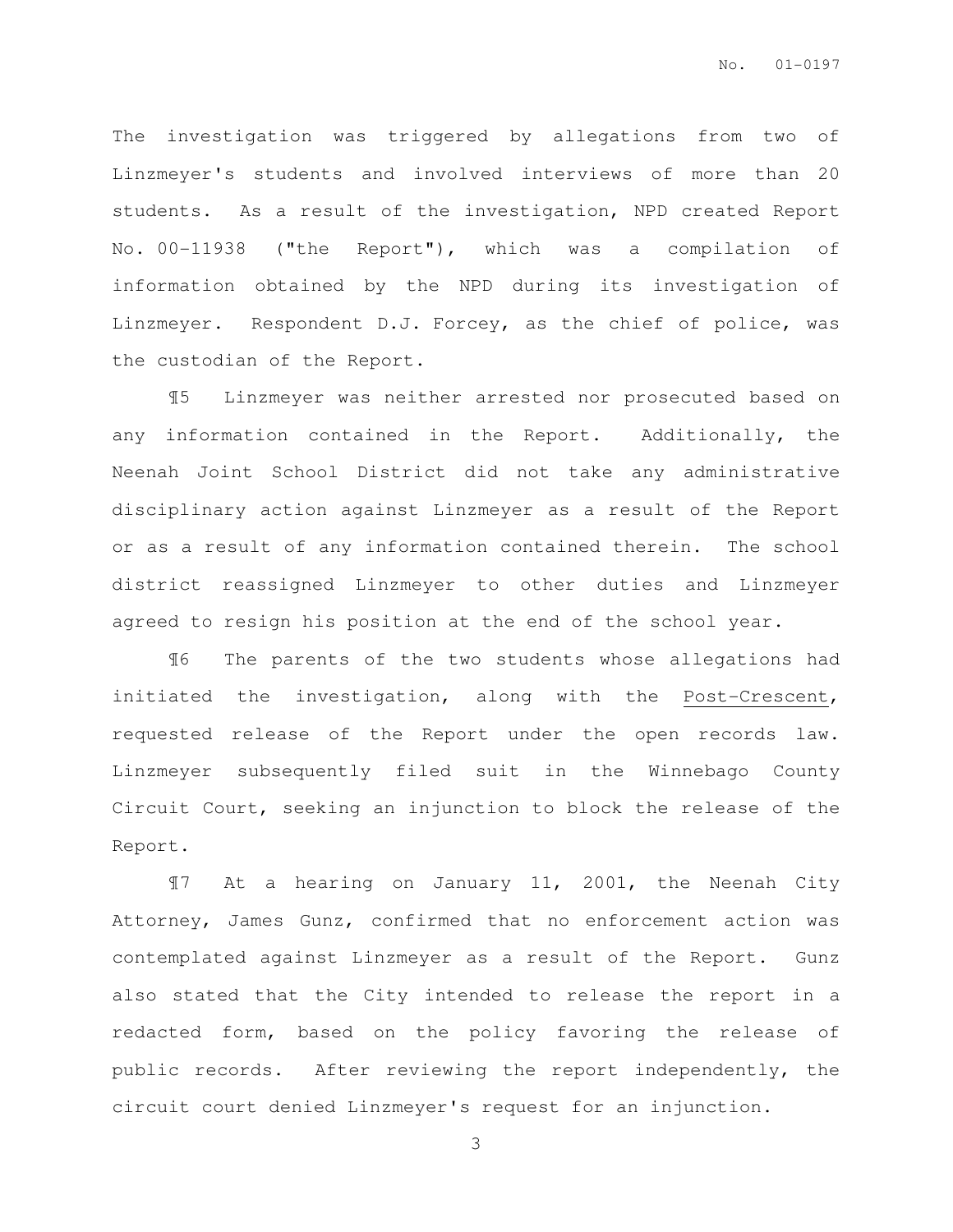¶8 The circuit court held that, as a public record, the Report carried the presumption of complete access, which could only be overcome by an overriding public interest in keeping the records confidential. The court noted that, as a public school teacher, Linzmeyer was in a position of public trust. Thus, the public had an interest in knowing the circumstances surrounding the accusation that Linzmeyer had made inappropriate remarks toward students. The circuit court noted that, although the information was embarrassing and might harm Linzmeyer's reputation, the statements Linzmeyer was accused of having made were spoken in open class in front of large groups of students, and many were corroborated by other students or later admitted by Linzmeyer himself, thus countering Linzmeyer's privacy argument. The circuit court concluded that the public's interest in disclosure outweighed the public's interest in Linzmeyer's reputation or privacy, and denied the injunction.

¶9 The circuit court then granted Linzmeyer a temporary injunction so he could seek an appeal. The court of appeals granted Linzmeyer leave to appeal the circuit court's order, and certified the appeal to this court. We accepted the certification and we now affirm the circuit court's order. We hold that the open records law applies to the Report in this case and there is thus a strong presumption in favor of release. Additionally, we hold that the presumption was not overridden in this case by the public interest in protecting Linzmeyer's privacy and reputation.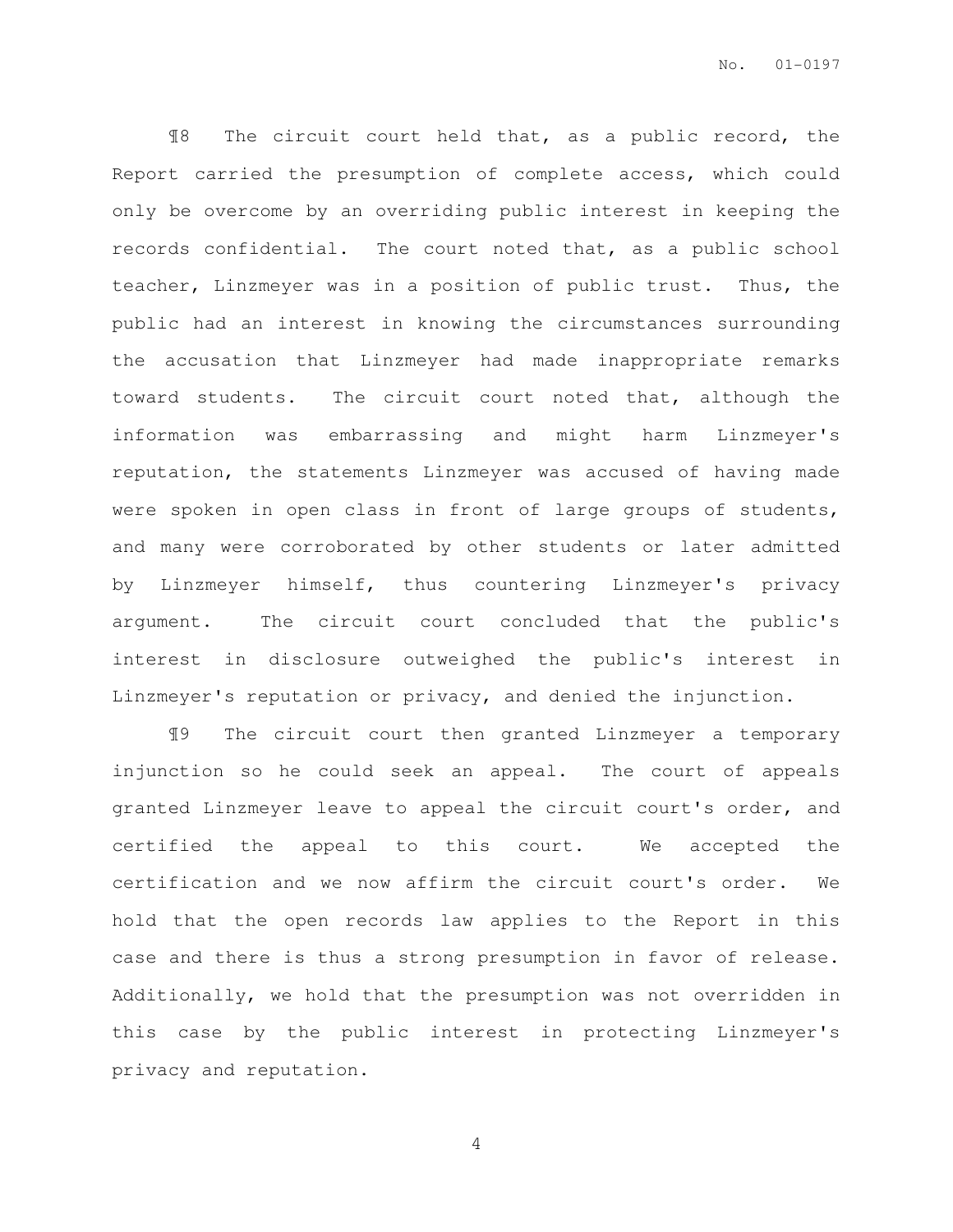II

¶10 We address the issues presented here in two steps. First, we determine whether the open records law applies to the record in question here—the report of a police investigation where the investigation has been closed, and where no enforcement action has been taken or is contemplated. In determining whether the open records law applies, we look at the statutory language of that law, along with its statutory and common law exceptions. If the basic open records law applies, there are no blanket exceptions from release, other than those provided by the common law or statute. Woznicki v. Erickson, 202 Wis. 2d 178, 183, 549 N.W.2d 699 (1996). Here, we hold that the open records law applies, and that no statutory or common law exceptions exempt the Report from release.

¶11 Because we hold that the open records law applies to the Report, our second issue is whether the presumption of openness under the open records law is overcome by any other public policy. We have recognized that the policy toward openness, although strong, is not absolute. Milwaukee Teachers' Educ. Ass'n v. Bd. of Sch. Dirs., 227 Wis. 2d 779, 787, 596 N.W.2d 403 (1999). In the absence of a statutory or common law exception, the presumption favoring release can only be overcome when there is a public policy interest in keeping the records confidential. Wis. Newspress v. Sheboygan Falls Sch. Dist., 199 Wis. 2d 768, 776, 546 N.W.2d 143 (1996) (citing Hathaway v. Green Bay Sch. Dist., 116 Wis. 2d 388, 397, 342 N.W.2d 682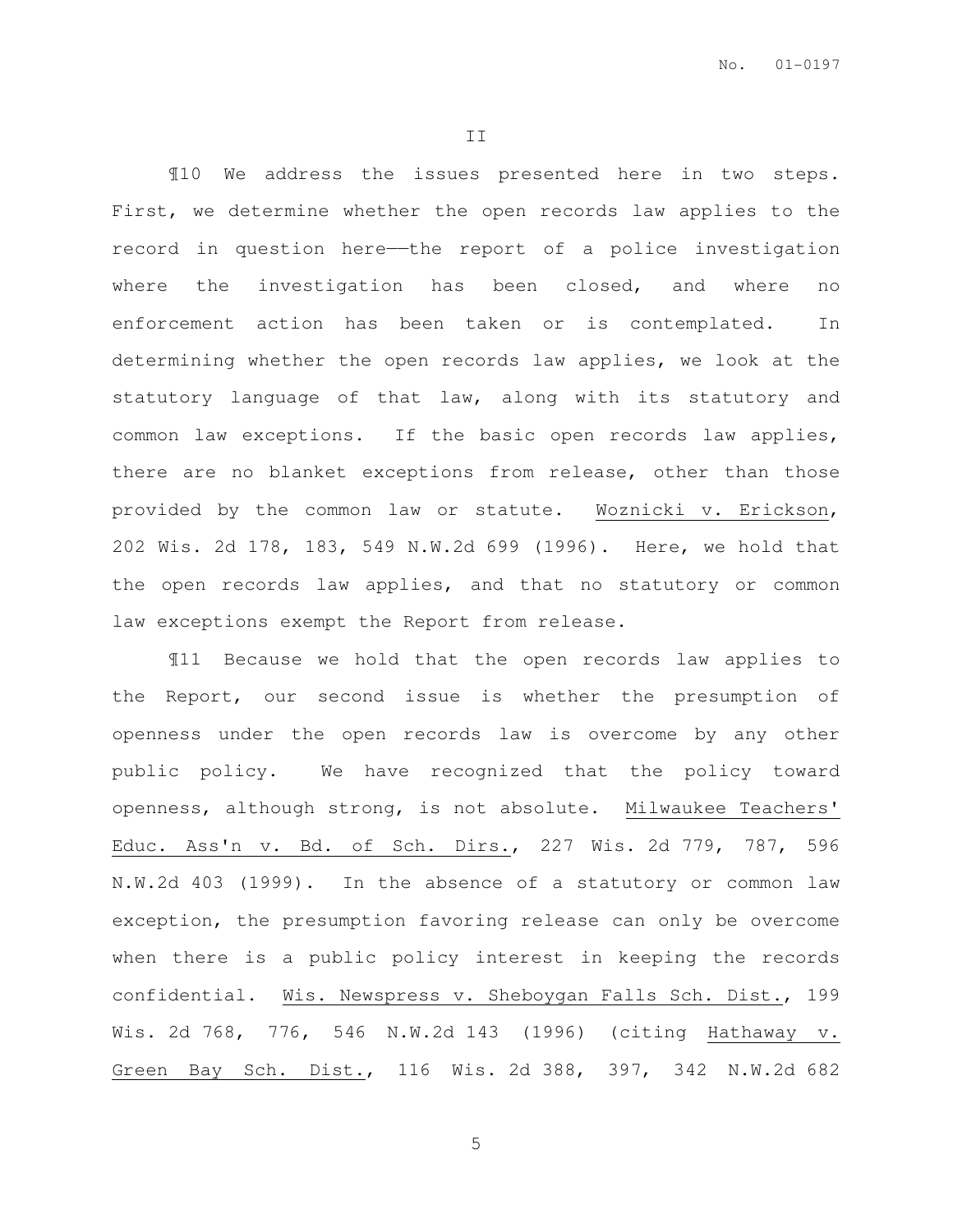(1984)). Thus, our second step is to determine if there is a public policy that overrides the presumption of openness.

¶12 To determine whether the presumption of openness is overcome by another public policy concern, we apply the balancing test articulated by this court in Woznicki v. Erickson, 202 Wis. 2d 178, and Newspapers, Inc. v. Breier, 89 Wis. 2d 417, 279 N.W.2d 179 (1979). That is, we must weigh the public policies not in favor of release against the strong public policy that public records should be open for review. In weighing the public policies for and against release in this case, we also take the opportunity to provide some guidance on dealing with the open records law as it relates to police records, and we attempt to identify factors that should be taken into consideration by records custodians before law enforcement records are publicly released. In this case, however, we ultimately conclude that the presumption for openness is not overcome by any other public policy, and we thus affirm the order of the circuit court.

A

¶13 Our first issue is whether the open records law applies to the Report in this case. To decide this question, we apply the open records law to an undisputed set of facts. This is a matter of statutory interpretation, which we review independently of the lower courts, but benefiting from their analyses. Milwaukee Teachers, 227 Wis. 2d at 788.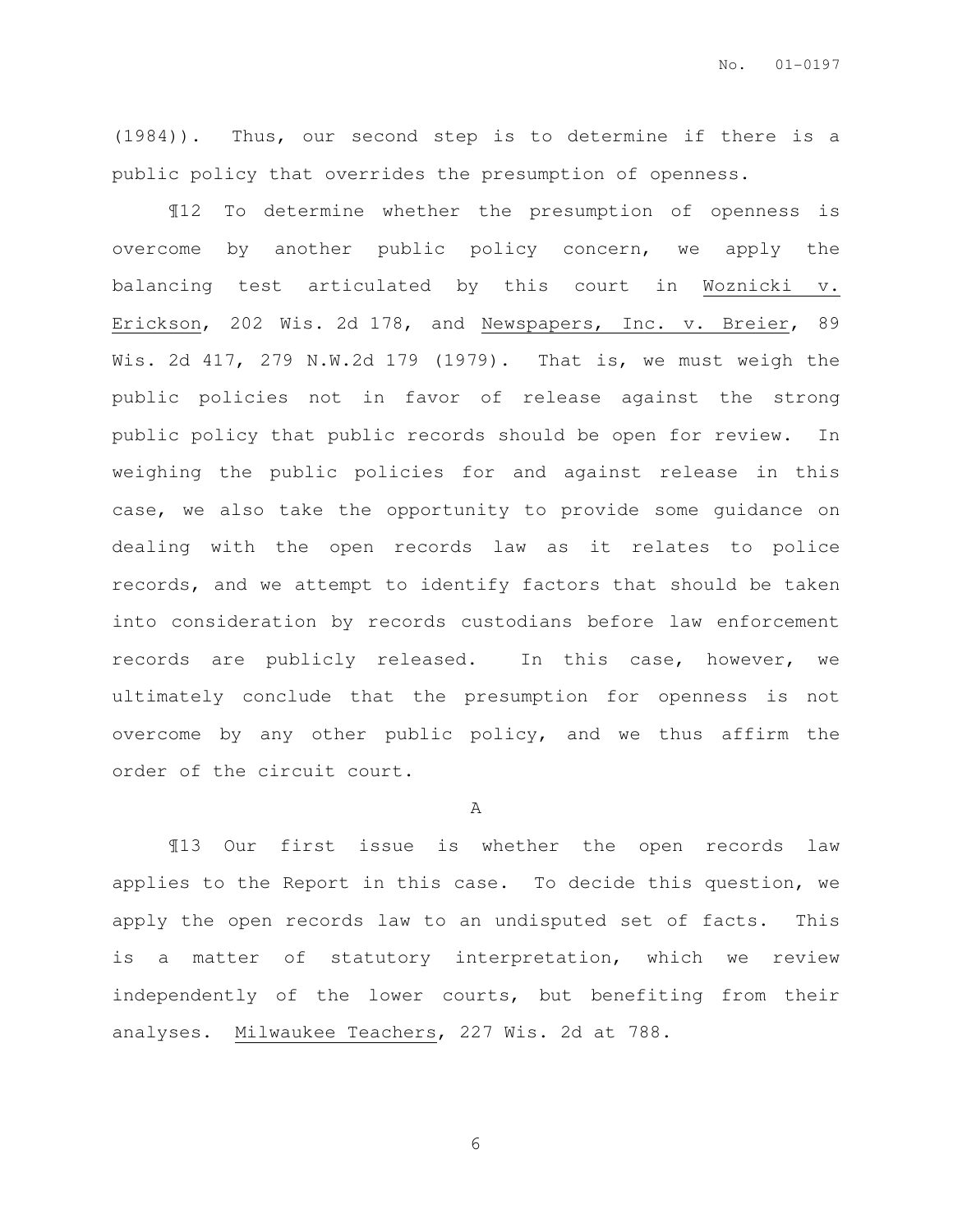¶14 The legislature has clearly articulated the policy regarding the release of government records in Wis. Stat. § 19.31. In that section, the legislature stated:

. . . [I]t is declared to be the public policy of this state that all persons are entitled to the greatest possible information regarding the affairs of government and the official acts of those officers and employees who represent them. Further, providing persons with such information is declared to be an essential function of a representative government and an integral part of the routine duties of officers and employees whose responsibility it is to provide such information. To that end, ss. 19.32 to 19.37 shall be construed in every instance with a presumption of complete public access, consistent with the conduct of governmental business. The denial of public access generally is contrary to the public interest, and only in an exceptional case may access be denied.

Additionally, Wis. Stat. § 19.35(1)(a) provides that:

Except as otherwise provided by law, any requester has a right to inspect any record. Substantive common law principles construing the right to inspect, copy or receive copies of records shall remain in effect. . . .

¶15 As we have consistently recognized, the clearly stated, general presumption of our law is that all public records shall be open to the public. Wis. Newspress, 199 Wis. 2d at 776. This presumption reflects the basic principle that the people must be informed about the workings of their government and that openness in government is essential to maintain the strength of our democratic society. Breier, 89 Wis. 2d at 433-34. Here, the parties do not dispute the fact that the Report is a public record, as defined by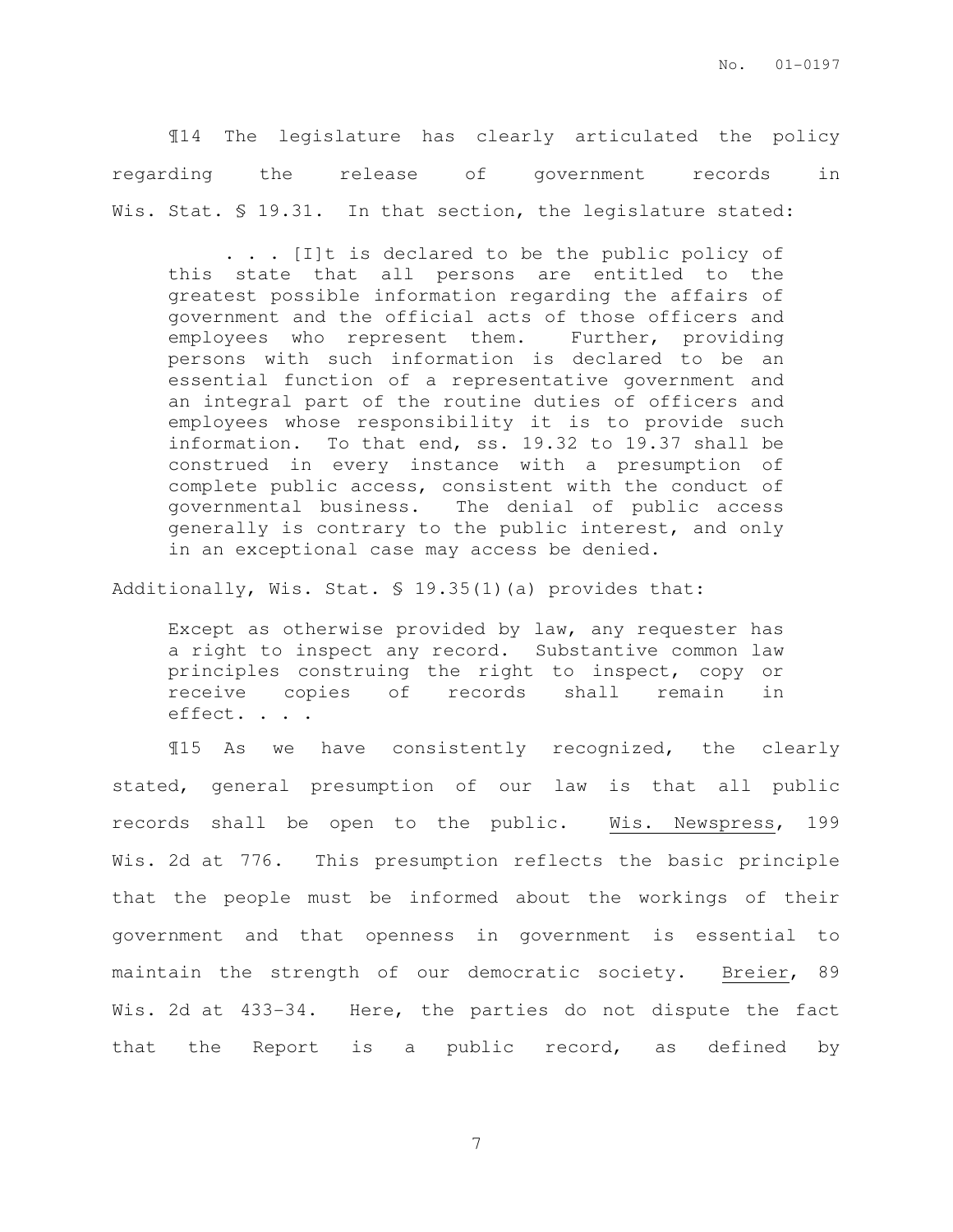Wis. Stat.  $\frac{19.32(2).^{3}}{80}$  So as with other public records, we begin with the strong presumption favoring release of the Report.

¶16 Given that the open records law generally applies, we next examine several relevant statutory exceptions that could arguably exempt the Report from release under the open records law. Upon review, however, we hold that none of them prevent the open records law from applying to the present case.

¶17 We first look at Wisconsin Stat. § 19.35(1)(am). That section provides, in relevant part:

. . . [A]ny requester who is an individual or person authorized by the individual, has a right to inspect any record containing personally identifiable information pertaining to the individual that is maintained by an authority and to make or receive a copy of any such information. The right to inspect or copy a record under this paragraph does not apply to . . .

. . . .

 $\overline{a}$ 

1. Any record containing personally identifiable information that is collected or maintained in connection with a complaint, investigation or other circumstances that may lead to an enforcement action, administrative proceeding, arbitration proceeding or court proceeding, or any such record that is collected or maintained in connection with such an action or proceeding. . . .

 $3$  "Record" is defined as "any material on which written, drawn, printed, spoken, visual or electromagnetic information is recorded or preserved, regardless of physical form or characteristics, which has been created or is being kept by an authority . . . ." Wis. Stat. § 19.32(2).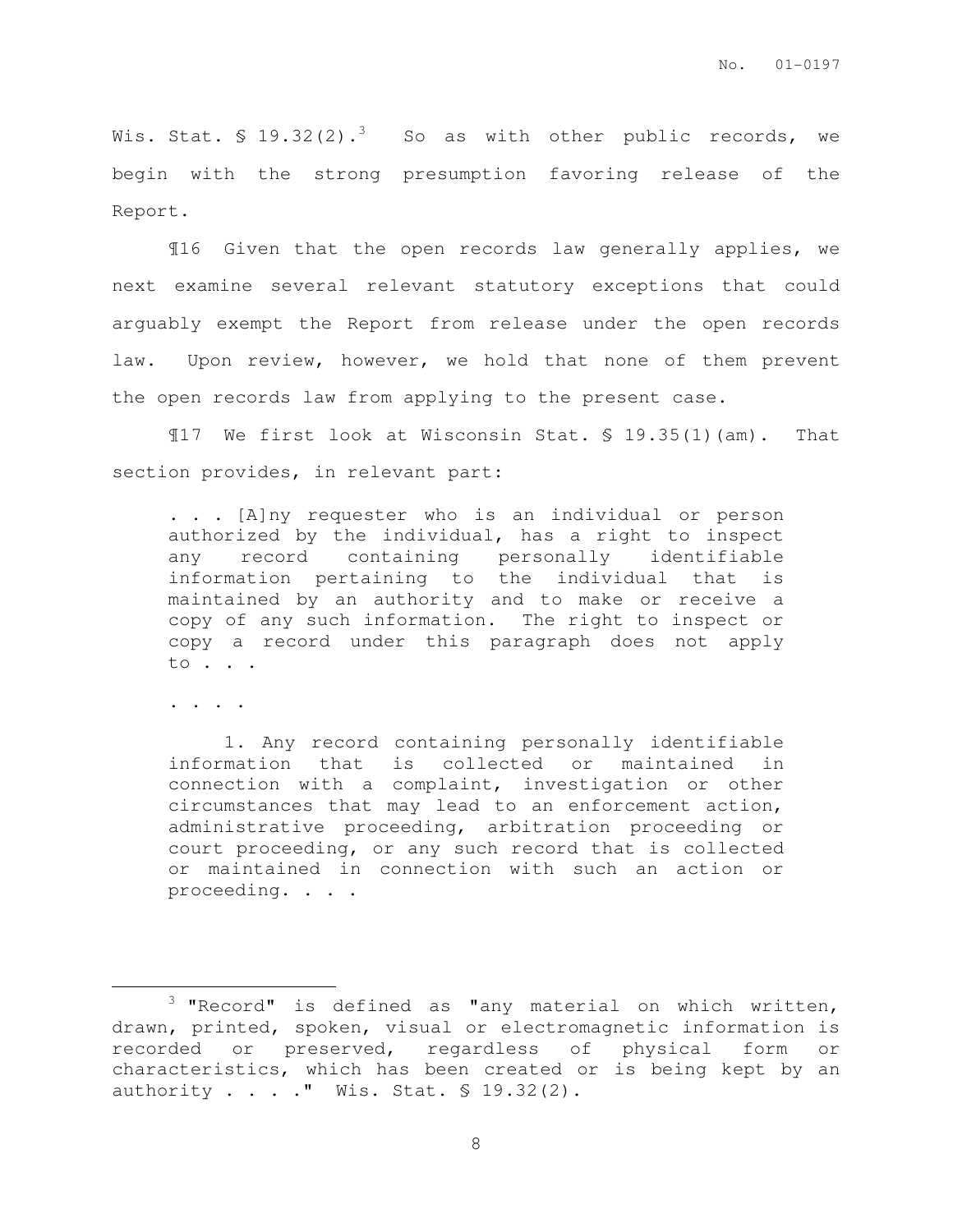2. Any record containing personally identifiable information that, if disclosed, would do any of the following:

a. Endanger an individual's life or safety.

b. Identify a confidential informant.

c. Endanger the security, including the security of the population or staff, of any state prison . . . secured correctional facility, . . . secured child caring institution, . . . secured group home, . . . mental health institute, . . . or center for the developmentally disabled. . . .

d. Compromise the rehabilitation of a person in the custody of the department of corrections or detained in a jail or facility identified in subd. 2. c.

These sections clearly prevent the release of law enforcement records under some circumstances. However, they do not apply to the Report in this case.<sup>4</sup> Section 19.35(1)(am)1 exempts records from release when they are collected or maintained "in connection with a complaint, investigation or other circumstances that may lead to an enforcement action, administrative proceeding, arbitration proceeding or court proceeding" (emphasis added). This is not the situation here, where the investigation has been closed and where it has been

 $\overline{a}$ 

<sup>4</sup> Because Wis. Stat. § 19.35(1)(am) only applies to "[A]ny requester who is an individual or person authorized by the individual" who requests the release of "any record containing personally identifiable information pertaining to the individual," this section does not apply to the request made by the Post-Crescent in this case. Our analysis of sub. (1)(am) is only as the section applies to the families of the two students who requested release of the report, assuming that they are "authorized" by the students identified in the Report.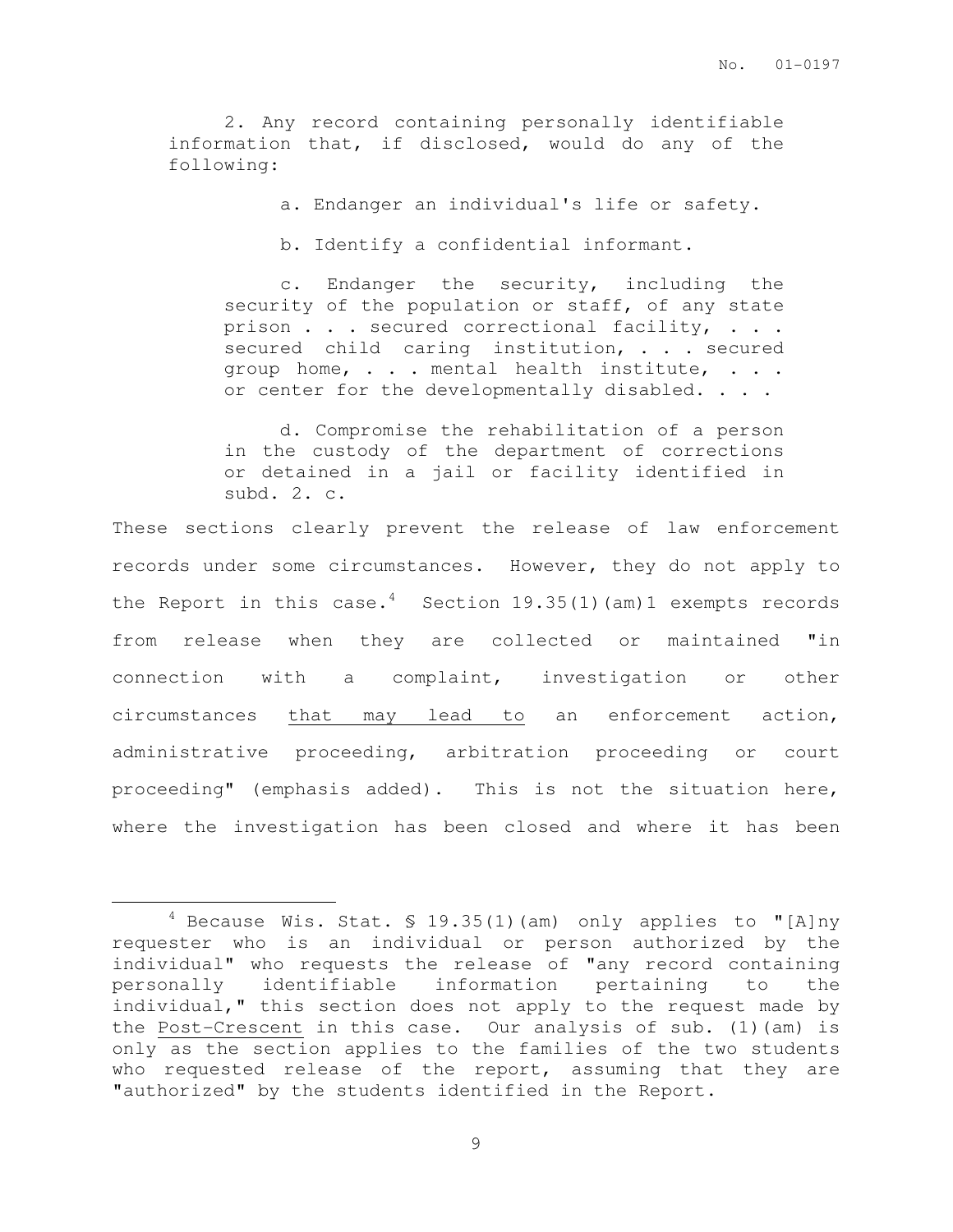confirmed that there is no chance that the Report will "lead to an enforcement action."

¶18 The exception under subparagraph (am)1 would most likely apply to a police investigation that was still on-going, an investigation where the government was still contemplating prosecution, or an investigation that overlapped with other ongoing cases. Here, however, the Report is a closed police file, where no enforcement action was ever taken against the subject, where it has been confirmed that no enforcement will be taken in the future, and where the investigation was not related to any other on-going investigations. Thus, Wis. Stat. § 19.35(1)(am)1 does not exempt the Report from release under the open records law.

¶19 The exception in subparagraph 2 of that same section also does not apply. No correctional institution or other confinement facility was involved, there is no evidence of anyone's life or safety being at risk, and none of the students interviewed was a confidential informant.

¶20 Likewise, Wis. Stat. § 19.36(8)(b) does not exempt the Report from disclosure. At most, that section might require the redaction of the identities of the persons interviewed by the NPD during the course of the investigation. Section 19.36(8)(b) provides:

If an authority that is a law enforcement agency receives a request to inspect or copy a record or portion of a record under s.  $19.35(1)(a)$  that contains specific information including but not limited to a name, address, telephone number, voice recording or handwriting sample which, if disclosed, would identify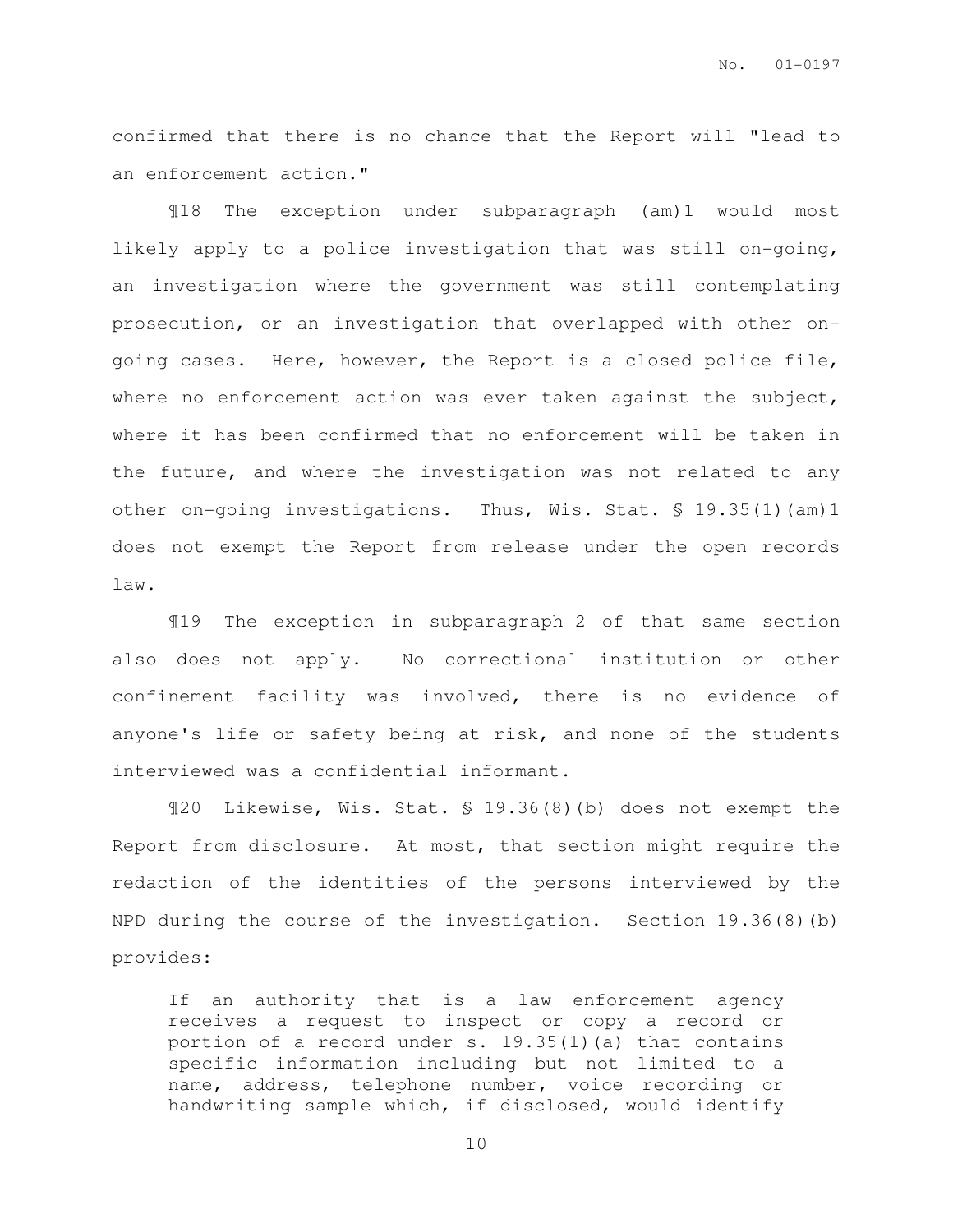an informant, the authority shall delete the portion of the record in which the information is contained or, if no portion of the record can be inspected or copied without identifying the informant, shall withhold the record unless the legal custodian of the record, designated under s. 19.33, makes a determination, at the time that the request is made, that the public interest in allowing a person to inspect, copy or receive a copy of such identifying information outweighs the harm done to the public interest by providing such access.

Wis. Stat. § 19.36(8)(b). An informant, under the statute is:

an individual who requests confidentiality from a law enforcement agency in conjunction with providing information to that agency or, pursuant to an express promise of confidentiality by a law enforcement agency or under circumstances in which a promise of confidentiality would reasonably be implied, provides information to a law enforcement agency or, is working with a law enforcement agency to obtain information, related in any case to any of the following:

a. Another person who the individual or the law enforcement agency suspects has violated, is violating or will violate a federal law, a law of any state or an ordinance of any local government.

b. Past, present or future activities that the individual or law enforcement agency believes may violate a federal law, a law of any state or an ordinance of any local government.

Wis. Stat. § 19.36(8)(a)1. Although the complainants and a number of other students cooperated with the NPD during the investigation, none apparently did so in exchange for a promise of confidentiality. Although it is arguable that some of the students may have acted under circumstances that reasonably implied a promise of confidentiality, this court is not in a position to determine whether that was the case. If any redaction of personal information is necessary, it is more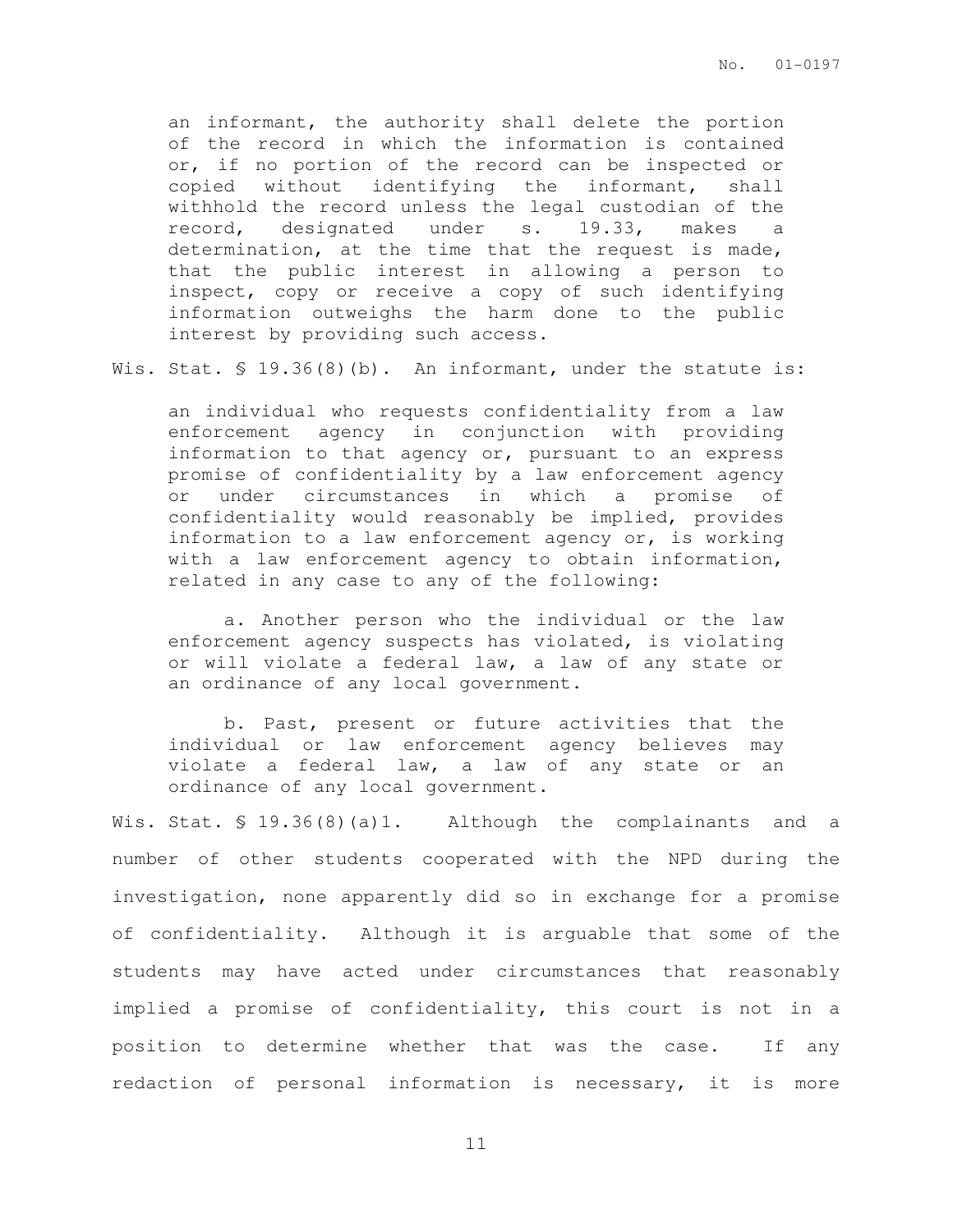appropriate that the circuit court assess what specific information must be redacted.<sup>5</sup> Even if redaction is necessary, however, this section does not bar the release of the Report as a whole.

¶21 Section 19.36(2) could also potentially apply to exclude a law enforcement report from release under the open records law. That section provides:

Except as otherwise provided by law, whenever federal law or regulations require or as a condition to receipt of aids by this state require that any record relating to investigative information obtained for law enforcement purposes be withheld from public access, then that information is exempt from disclosure under s. 19.35(1)(am).

Linzmeyer, however, does not show us any federal laws or regulations of the type required that would mandate withholding of the record in this case. Thus, we conclude that this section does not prevent the application of the open records law to the Report.

¶22 Finally, we consider Wis. Stat. § 19.85(1). That section states:

Any meeting of a governmental body,  $\ldots$  may be convened in closed session under one or more of the exemptions provided in this section. . . . A closed session may be held for any of the following purposes:

. . . .

 $\overline{a}$ 

<sup>5</sup> Although we do not make an explicit ruling on redaction here, we anticipate that redaction will likely be necessary. In a January 2, 2001, letter to Linzmeyer's attorney, Neenah City Attorney James Gunz expressed that the City's original intention was to release the Report in a redacted form.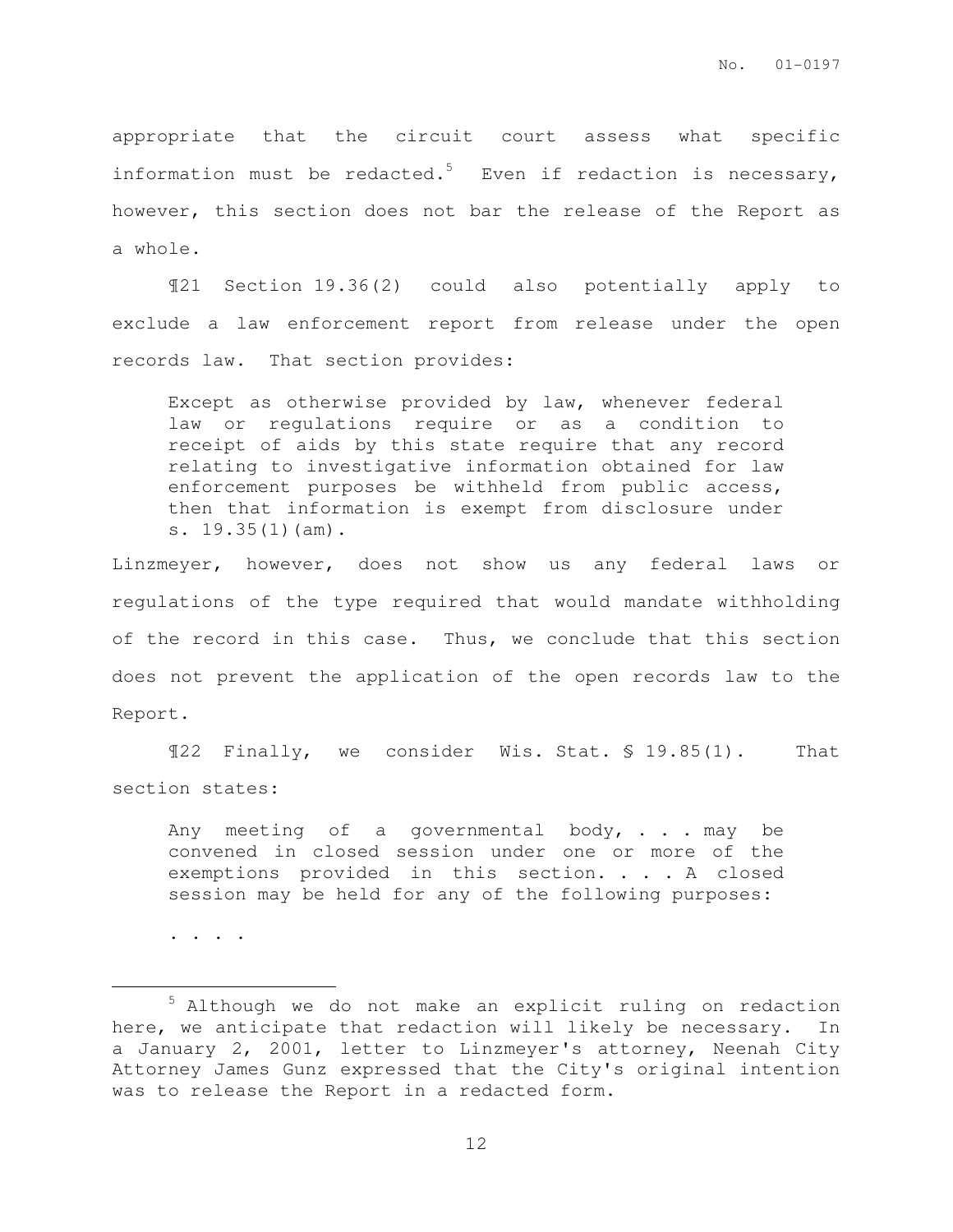(b) Considering dismissal, demotion, licensing or discipline of any public employee or person licensed by a board or commission or the investigation of charges against such person, or considering the grant or denial of tenure for a university faculty member, and the taking of formal action on any such matter; . . .

. . . .

(f) Considering financial, medical, social or personal histories or disciplinary data of specific persons, preliminary consideration of specific personnel problems or the investigation of charges against specific persons except where par. (b) applies which, if discussed in public, would be likely to have a substantial adverse effect upon the reputation of any person referred to in such histories or data, or involved in such problems or investigations.

This statutory section certainly indicates a policy toward protecting information involved in disciplinary actions against public officials. However, to hold that the Report is exempted from the open records law under this section is quite a stretch. First, this section specifically applies to meetings of government bodies, of which the Report is not part. Second, even if we held that the Report did qualify under this section, this statute, like Wis. Stat.  $\text{\$ } 19.35(1)$  (am)1, contemplates the potential for disciplinary action. As a closed investigation with no potential for future action, the Report clearly falls outside of the scope of this exemption.

¶23 Finally, Linzmeyer does not show us any common law exception to the open records law that would exempt the Report in this case from release. Thus, because the Report is a public record under the open records law, and there is no statutory or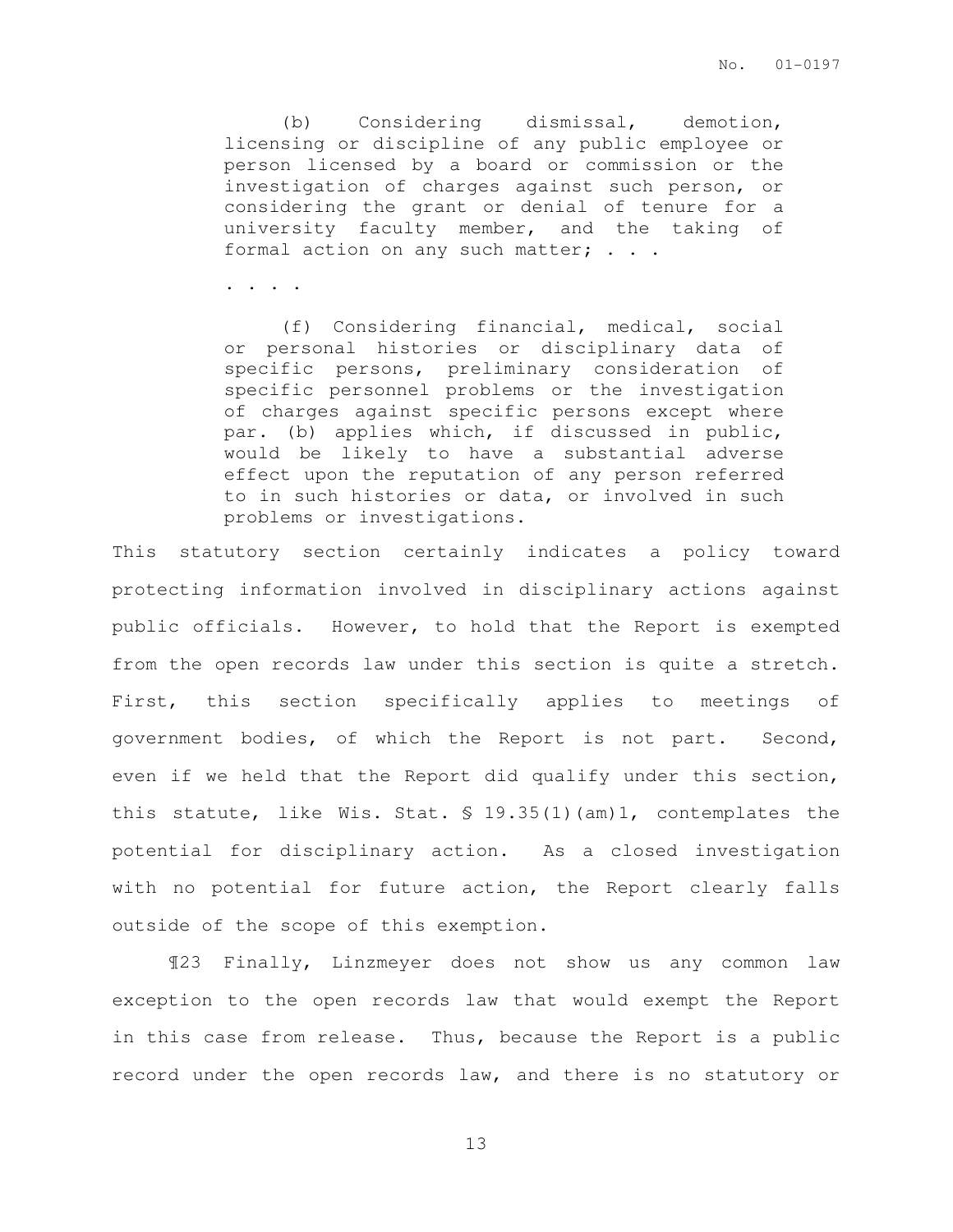common law exception, we conclude that the open records law applies, and that the presumption of openness attaches to the Report.

B

¶24 Because we hold that the presumption of openness applies to the Report, we must next decide whether that presumption can be overcome by a public policy favoring nondisclosure of the Report. The fundamental question we must ask is whether there is harm to a public interest that outweighs the public interest in inspection of the Report. Breier, 89 Wis. 2d at 433. This is a question of law, which we review de novo. Id. at 427.

¶25 In determining whether a public policy exists to overcome the presumption of openness, we apply a balancing test on a case-by-case basis to determine whether permitting inspection of the records would result in harm to a public interest which outweighs the public interest in opening the records to inspection. Woznicki, 202 Wis. 2d at 183-84. If the harm to the public interest caused by release overrides the public interest in release, the inspection of the public records may be prevented in spite of the general policy of openness. Id.

¶26 In this case, we are dealing with the record of a police investigation, so we take special care as we balance the public policies. Reports of police investigations, despite being public records, can be particularly sensitive regardless of whether or not the underlying investigations are on-going.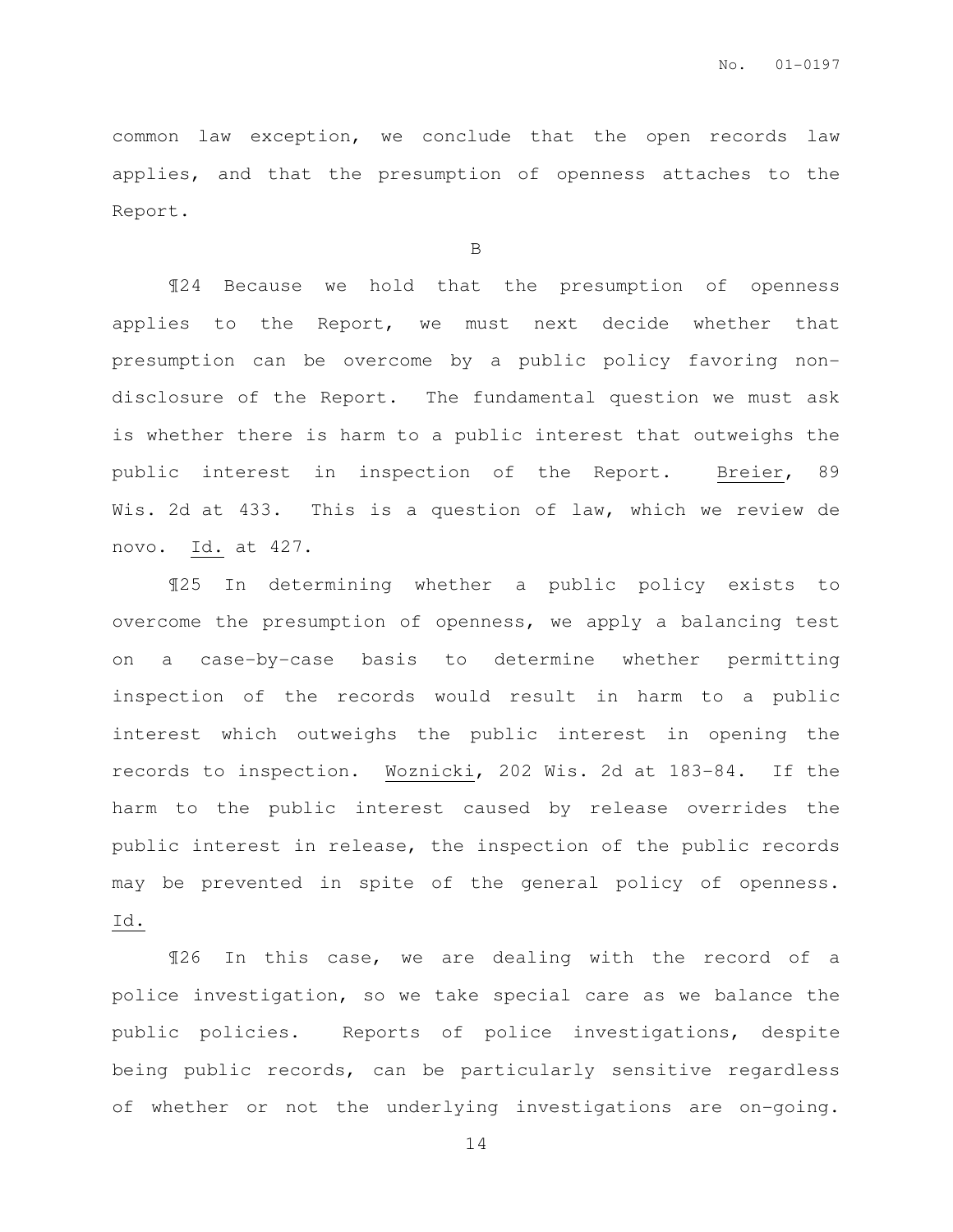Custodians of police records thus have the difficult responsibility of weighing the public policies for and against release. Because of the sensitivity of law enforcement records, we take particular note of several important public policies that weigh for and against their release. In doing so, however, we ultimately disagree with Linzmeyer's argument, and hold that the public policy favoring release has not been overcome in this particular case.

¶27 There are a number of matters of public interest that support the release of the Report. First, the process of police investigation is one where public oversight is important. The ability of police to investigate suspected crimes is an official responsibility of an executive government agency, and much like the ability to arrest, it represents a significant use of government personnel, time, and resources. See Breier, 89 Wis. 2d at 436. The investigative process is one that, when used inappropriately, can be harassing or worse. The investigating agency's decisions regarding whom to interview, which leads to follow, and when to recommend further action to prosecuting authorities are also discretionary, and are generally matters of public interest that support public release of the Report.

¶28 Additionally, as a public school teacher, Linzmeyer is a public employee in a position of some visibility. This likewise supports public scrutiny of potential misconduct, particularly if it occurs in the school and classroom settings. As the court of appeals noted in Journal/Sentinel v. Shorewood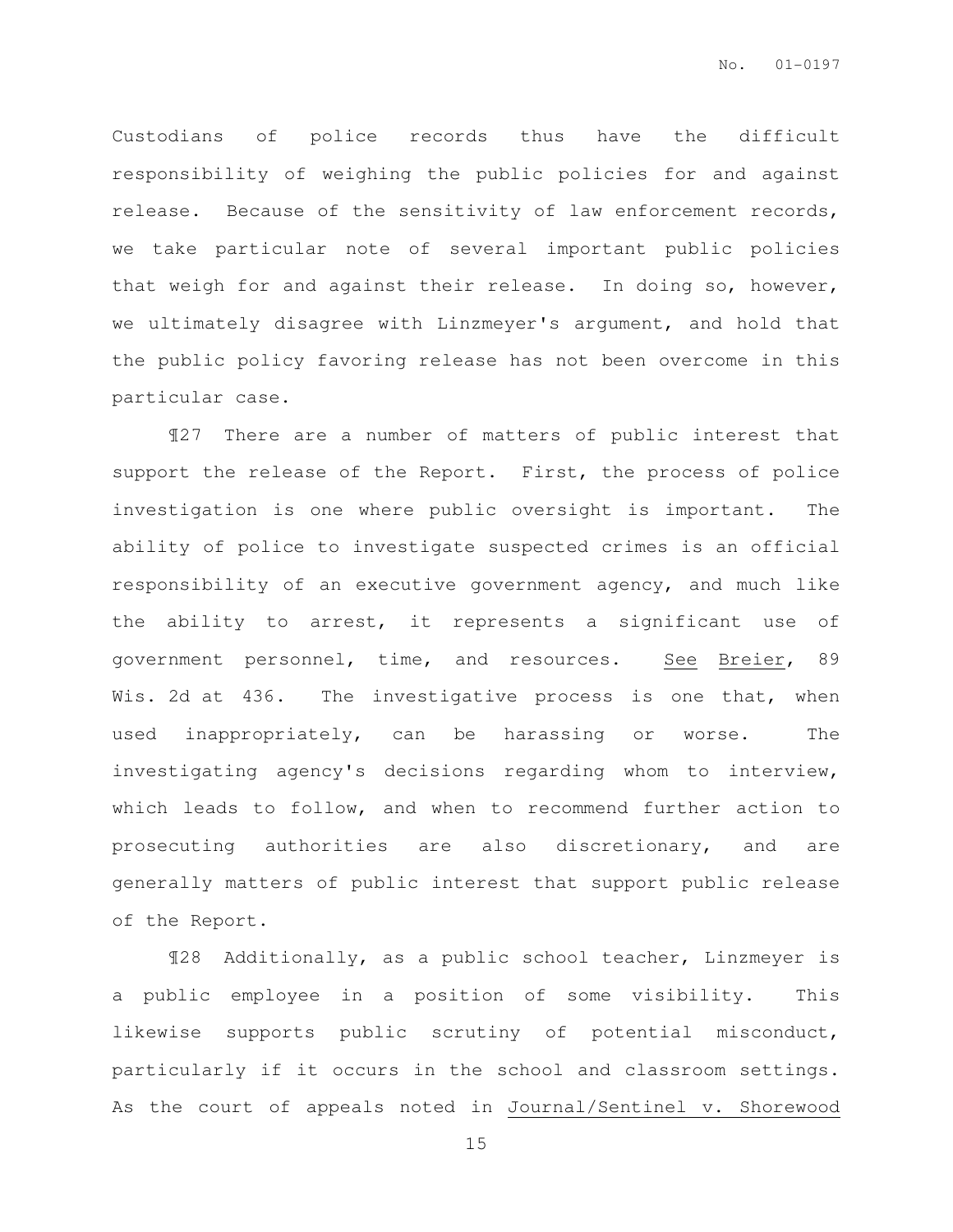School Board, 186 Wis. 2d 443, 459, 521 N.W.2d 165 (Ct. App. 1994), "[a]ll officers and employees of government are, ultimately, responsible to the citizens, and those citizens have a right to hold their employees accountable for the job they do." See also State ex rel. Youmans v. Owens, 28 Wis. 2d 672, 685, 137 N.W.2d 470 (1965). Here, the misconduct allegedly occurred in the location where the public has entrusted him to work and during the performance of his public duties, and therefore should be more subject to scrutiny.

¶29 Understandably, the mere fact that Linzmeyer is a public employee does not weigh as strongly for release of the Report as it might if Linzmeyer were an elected official, or if he were a more senior policy-making official within the school district. Still, as a teacher, Linzmeyer is in the public eye, and is charged with the important societal responsibility of educating children. Thus, Linzmeyer's position is one where the public should be able to expect some increased accountability.

¶30 Still, despite the factors that support opening the record to the public, the Report is a record of a law enforcement investigation which, as we have noted, can be particularly sensitive. Law enforcement records are generally more likely than most types of public records to have an adverse effect on other public interests if they are released. First and foremost, there is a strong public interest in investigating and prosecuting criminal activity, and when the release of a police record would interfere with an on-going prosecution or investigation, the general presumption of openness will likely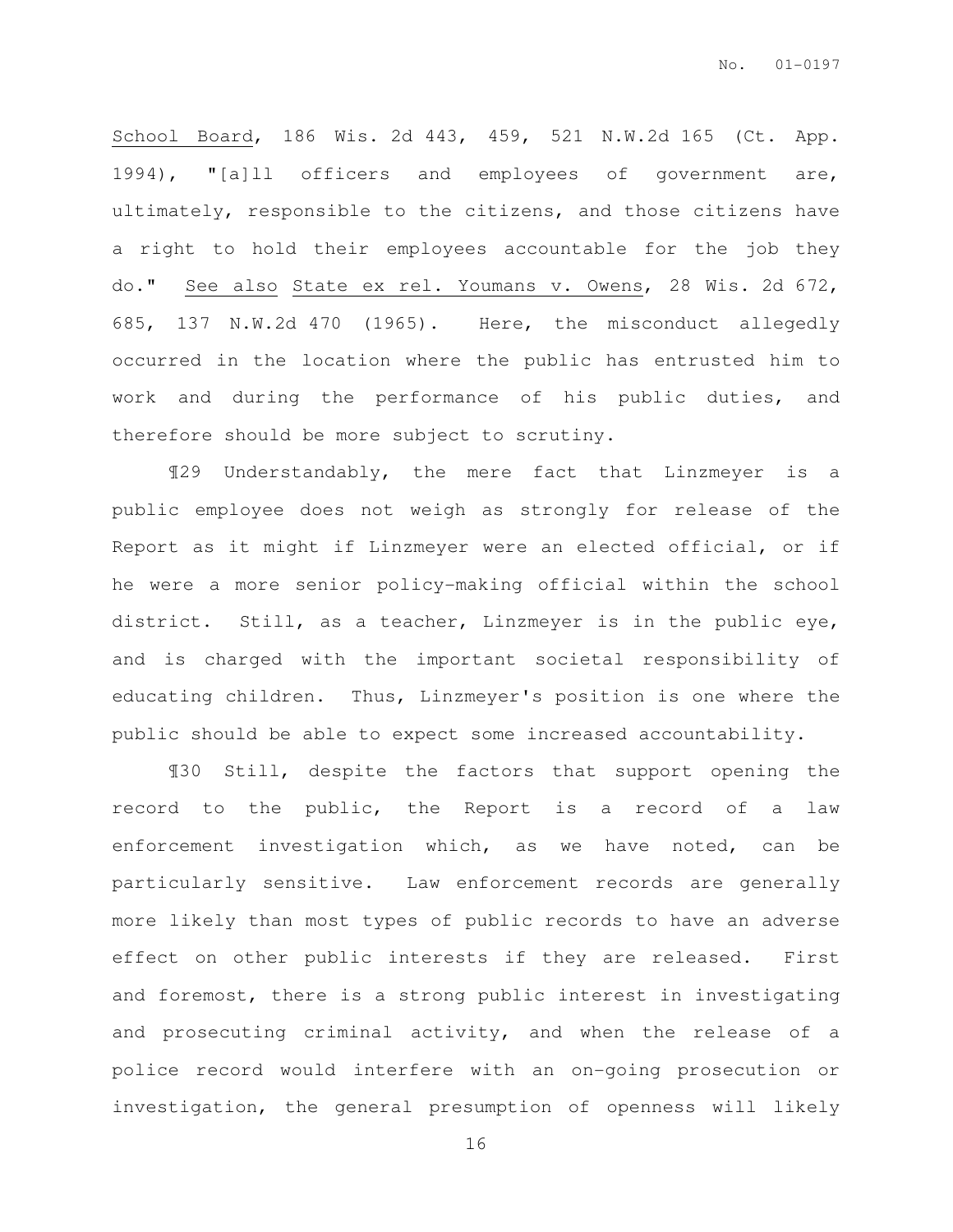be overcome. Similarly, the release of some police records might endanger the safety of persons involved in that report— another strong public policy reason which would work against release.

¶31 As we have found in other cases, the public interest in protecting the reputation and privacy of citizens may also be a factor that favors nonrelease. Woznicki, 202 Wis. 2d at 187; Breier, 89 Wis. 2d at 430; Youmans, 28 Wis. 2d at 685. This public interest is not equivalent to an individual's personal interest in protecting his or her own character and reputation. For instance, we have recognized that the disclosure of certain public records might result in fewer qualified applicants for public positions where their privacy would be regularly intruded upon. Vill. of Butler v. Cohen, 163 Wis. 2d 819, 831, 472 N.W.2d 579 (Ct. App. 1991). Similarly, some personnel files might not be releaseable because the persons whose records are released might be less willing to testify in court when faced with the potential that they would be cross-examined on the contents of their personnel file. Id. Thus, the public interest in protecting individuals' privacy and reputation arises from the public effects of the failure to honor the individual's privacy interests, and not the individual's concern about embarrassment.

¶32 We note that the federal Freedom of Information Act (FOIA), 5 U.S.C. 552 (2000), quite concisely lists factors that support these public policies. Under 5 U.S.C. 552(b)(7), the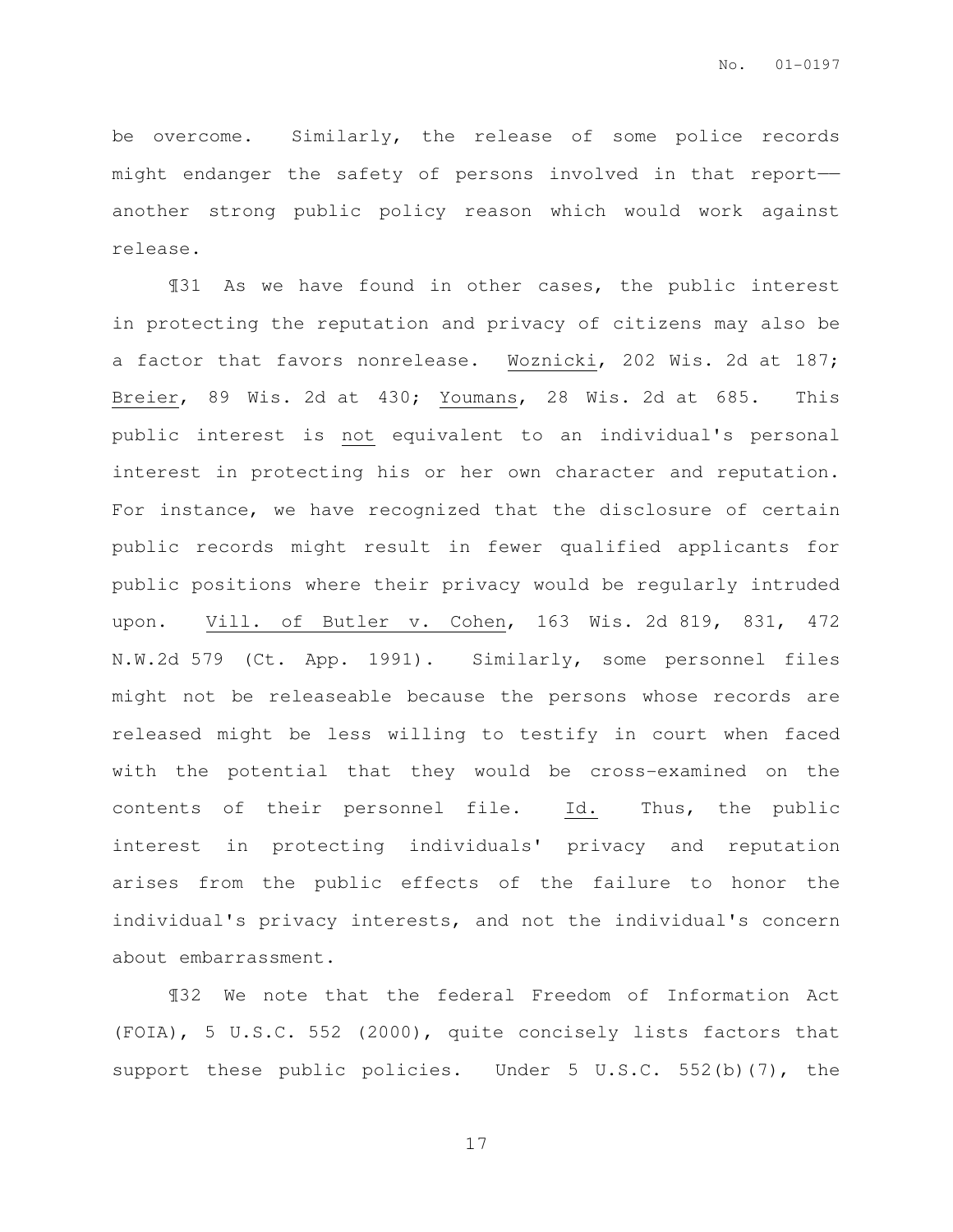FOIA exempts law enforcement records from public disclosure under the following circumstances:

[when] the production of such law enforcement records or information (A) could reasonably be expected to interfere with enforcement proceedings, (B) would deprive a person of a right to a fair trial or an impartial adjudication, (C) could reasonably be expected to constitute an unwarranted invasion of personal privacy, (D) could reasonably be expected to disclose the identity of a confidential source, . . . , (E) would disclose techniques and procedures for law enforcement investigations or prosecutions, or would disclose guidelines for law enforcement investigations or prosecutions if such disclosure could reasonably be expected to risk circumvention of the law, or (F) could reasonably be expected to endanger the life or physical safety of any individual.

¶33 Admittedly, there is some overlap between the FOIA policies, the statutory exemptions in the Wisconsin open records law, and the public policies that we have already identified. However, when coupled with our prior caselaw, these factors provide a framework that records custodians can use to determine whether the presumption of openness in law enforcement records is overcome by another public policy. Applying this framework to the present case, we conclude that the public interests in preventing disclosure do not outweigh the public interest in release of the information.

¶34 Linzmeyer relies heavily on our stated public policy of protection of privacy to argue that the circuit court incorrectly weighed this public interest against the public interest in open records, and that the public interest in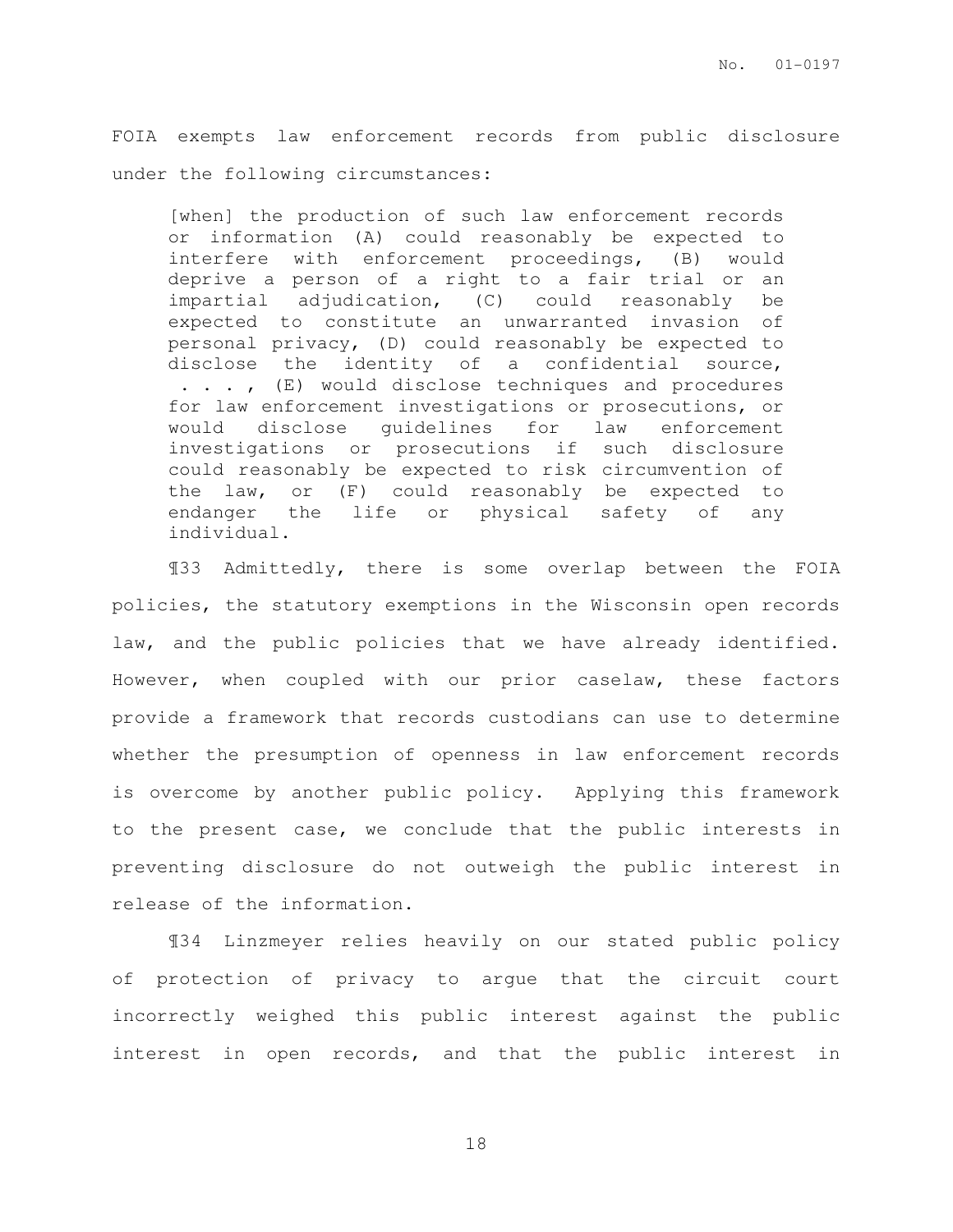protecting Linzmeyer's reputation and privacy outweigh the public interest in release of the Report. We disagree.

¶35 Having reviewed the Report, we admit that release of the Report could cause some embarrassment to Linzmeyer and that it could possibly cause some damage to his reputation. However, as we have mentioned, it is not Linzmeyer's personal embarrassment that we are concerned about in applying this test. Rather, we must ask whether releasing the Report under the present circumstances would affect any public interest.

¶36 Linzmeyer fails to show us how this embarrassment would give rise to a public interest in protecting his reputation. This is a police report, which details information surrounding allegations of misconduct by Linzmeyer that occurred at school and in the classroom. Its release will not dissuade qualified persons from applying to be teachers, as the release of their personnel files might. See Vill. of Butler, 163 Wis. 2d at 831. Similarly, it will not impede the ability of the vast majority of teachers to perform their jobs. If there is any negative effect from the release of the Report, it will be on Linzmeyer as an individual, and not on the public interest.

¶37 To the contrary, a number of the characteristics of this specific case actually undercut the notion that a public interest would be damaged by the release of the Report. First, the allegations against Linzmeyer involved possible inappropriate interactions with his students. The statements in question were made publicly, and many were corroborated by other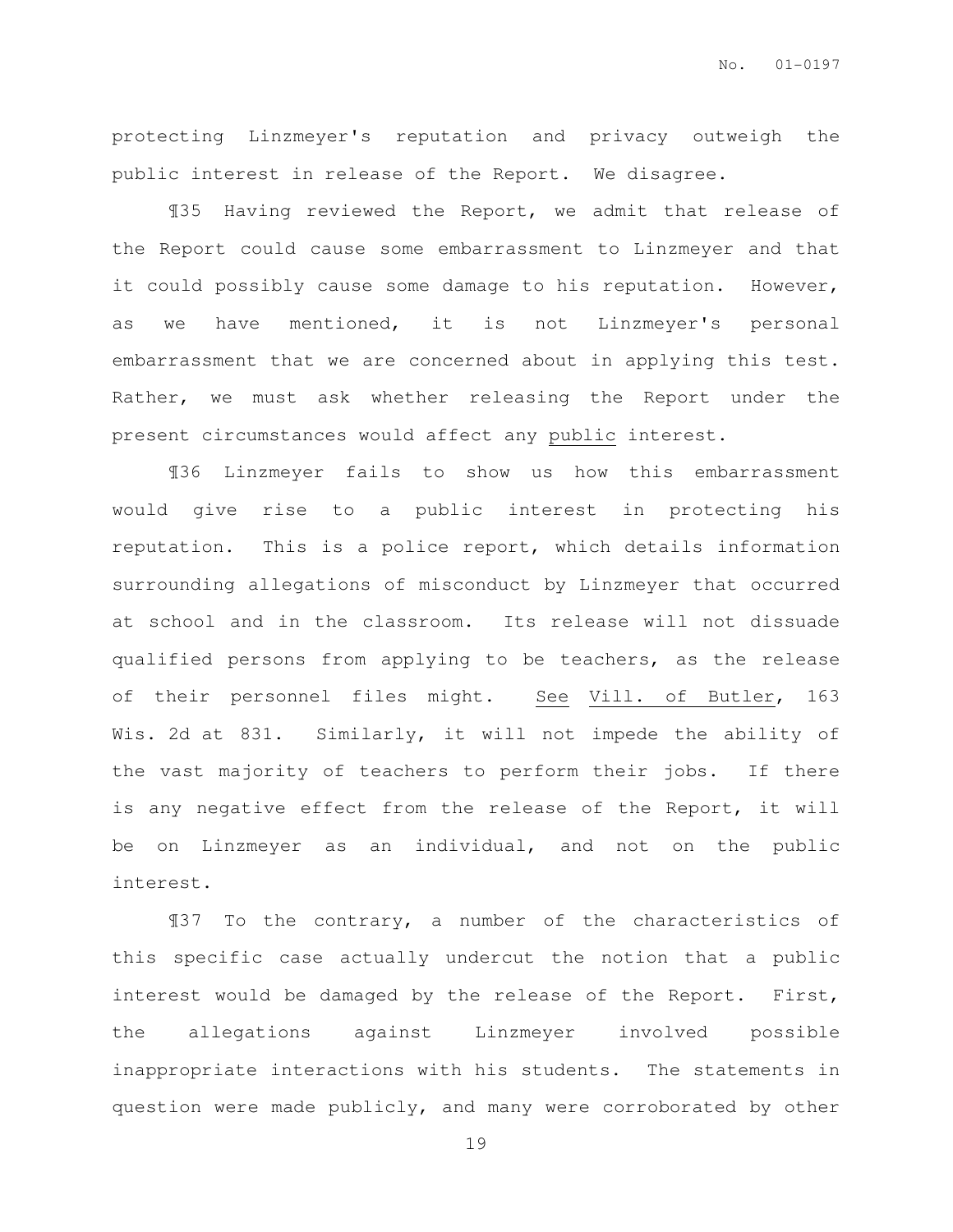students, or even admitted by Linzmeyer himself. As the court of appeals has previously recognized, information that is already known to the public is germane to the balancing test. Kailin v. Rainwater, 226 Wis. 2d 134, 148, 593 N.W.2d 865 (Ct. App. 1999). The fact that much of the activity was already public, and could be corroborated, mitigates, to some extent, any embarrassment that might be caused by the release of the Report, and tends to even weigh in favor of release.

¶38 We caution, however, that this is not an attribute of many police reports. Police reports regularly contain raw investigative data, which is gathered from witnesses of varying degrees of reliability. It would not be unusual to find statements in a police report involving rumor, multiple levels of hearsay, or other characteristics that make the veracity of the statements questionable. Likewise, witnesses who have a bias against the subject of the investigation may have been interviewed. The release of this type of information—unlike here, where the actions in question were public and wellcorroborated——would weigh more greatly in favor of the public policy of protecting a person's reputation interests, and would likely support nondisclosure of the record.

¶39 Additionally, the release of the Report will not impede the public policy of investigating and prosecuting criminal activity. First, there is no way that release could reasonably be expected to interfere with on-going enforcement proceedings. This is particularly true because the investigation has been closed and no further enforcement or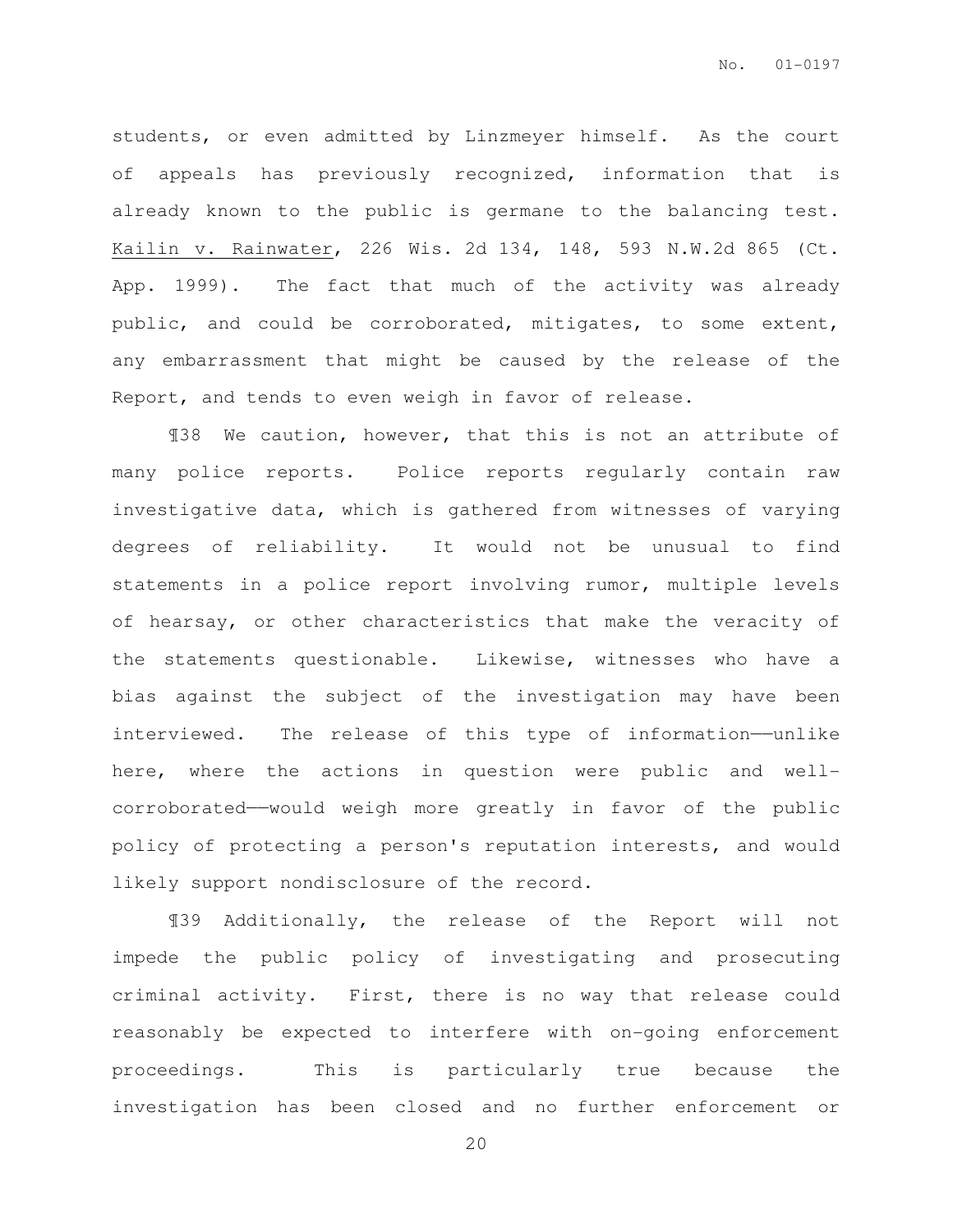disciplinary proceedings based on the investigation are contemplated. For similar reasons, release of the Report would not deprive anyone of a right to a fair trial or an impartial adjudication. In sum, we see no way that the release of the Report would affect on-going enforcement proceedings.

¶40 Furthermore, for reasons we discussed above, the release of the Report could not reasonably be expected to disclose the identity of a confidential source, primarily because there was no confidential informant. Understandably, the students who were interviewed may have some privacy interest in protecting their own identities, both because they participated with the investigation and because they are minors. However, to the extent that those privacy interests are implicated, they could be protected by a redaction of the Report in accordance with Wis. Stat. § 19.36(6).

¶41 There is also no threat that techniques and procedures for law enforcement investigations or prosecutions would be revealed if the Report is disclosed. The investigation here consisted of a series of interviews—a well known and widely practiced police investigation technique. This was not a sting operation or undercover operation that would require secrecy to protect the identity of particular sources and techniques. We also note that there is very little chance that the release of the Report would reasonably be expected to endanger the life or physical safety of any individual.

¶42 In sum, we hold that there is no public policy which, in this case, would overcome the presumption of openness. We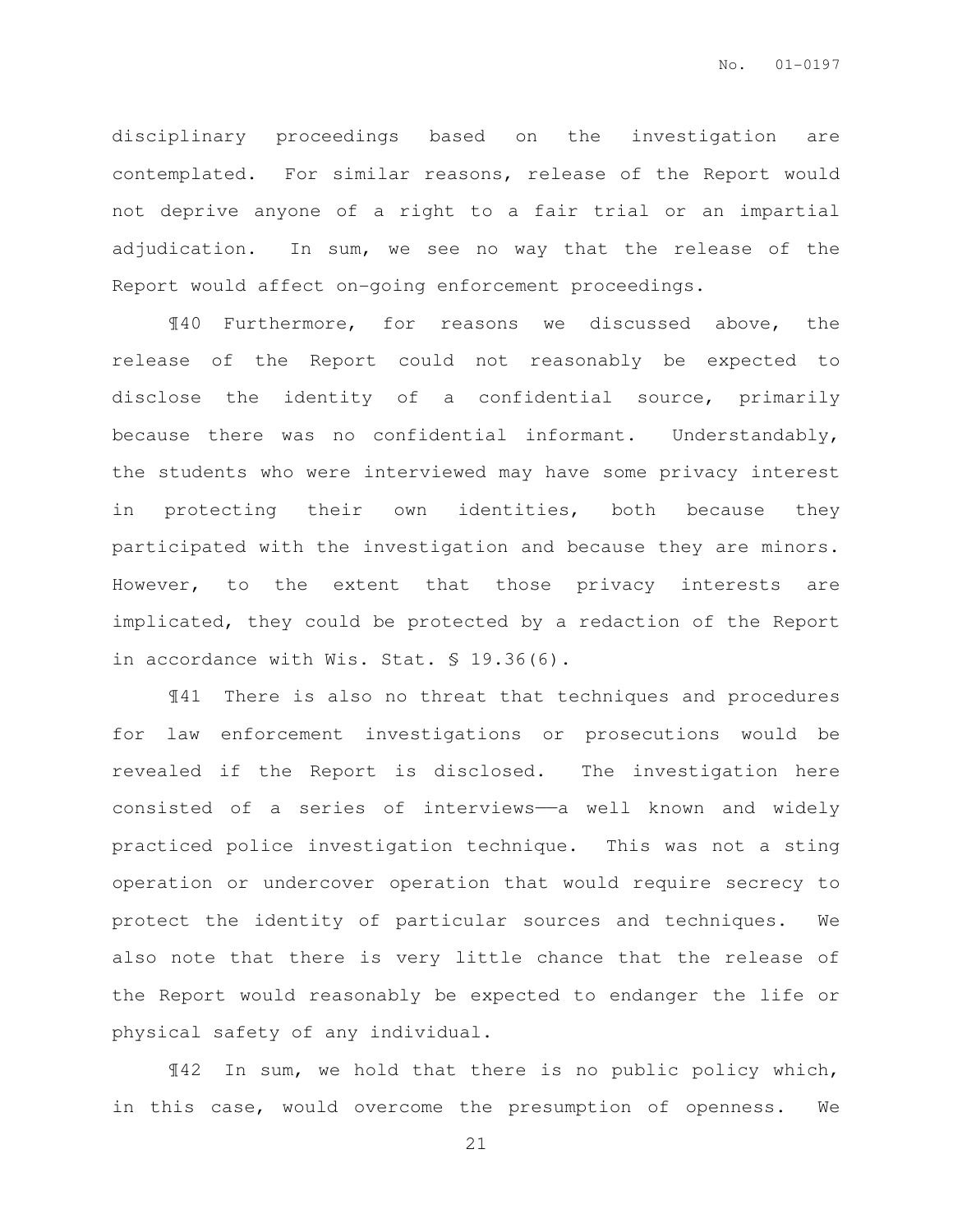caution, however, that this does not mean that all police records are immediately open to complete public disclosure, simply because there is a decision not to charge. We emphasize again that the balancing test must be done on a case-by-case basis, to ensure that the public policies for and against release are assessed.

### III

¶43 We conclude that the open records law does apply to the Report in this case. Linzmeyer is unable to show us any statutory or common-law exceptions that would take the Report out of the purview of the open records law. Additionally, Linzmeyer has not shown a public policy that would override the general public policy, which requires public records to be open to public disclosure. Thus, we affirm the decision of the circuit court and remand the case for appropriate redaction, if necessary.

By the Court.—The order of the circuit court is affirmed and the cause is remanded.